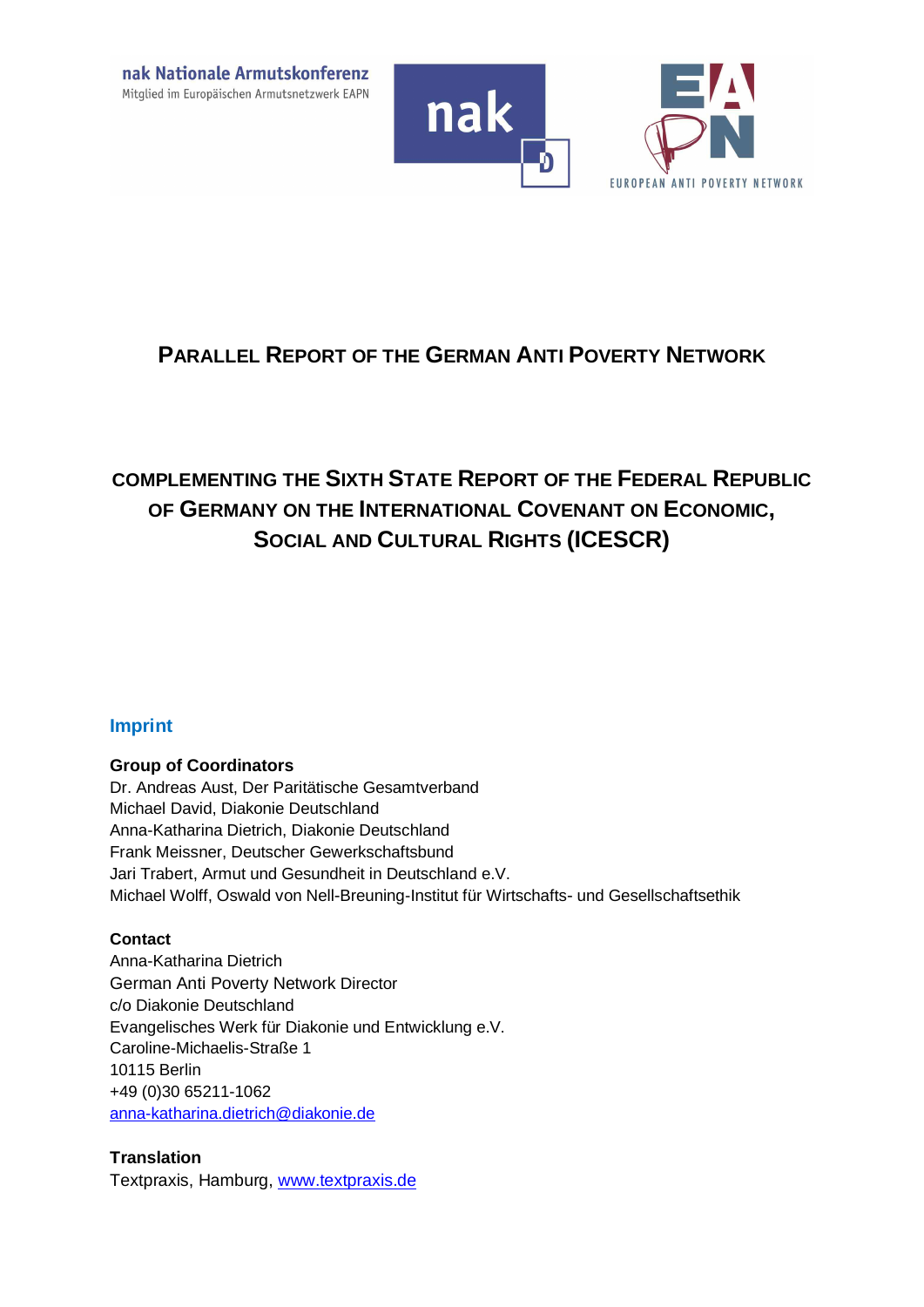## **Preface**

The German Anti Poverty Network (Nationale Armutskonferenz / nak) is a confederation made of national welfare associations, self-help organizations and the German Trade Union Confederation (DGB). The nak was founded in 1991 as the German section of the European Anti Poverty Network. In 2017 the German Anti Poverty Network submitted a list of issues to the Pre-Sessional working group which was presented by a member of the network in Geneva .

#### **Member organizations:**

Arbeiterwohlfahrt Bundesverband AG Schuldnerberatung der Verbände Armutsnetzwerk Armut und Gesundheit in Deutschland BAG Schuldnerberatung BAG Soziale Stadtentwicklung und Gemeinwesenarbeit BAG Wohnungslosenhilfe BAG der Landesseniorenvertretungen BBI wohnungsloser Menschen Deutscher Bundesjugendring Deutscher Caritasverband Deutscher Gewerkschaftsbund Diakonie Deutschland Gesundheit Berlin-Brandenburg Oswald von Nell-Breuning-Institut für Wirtschafts- und Gesellschaftsethik Paritätischer Wohlfahrtsverband Tafel Deutschland Zentralwohlfahrtsstelle der Juden in Deutschland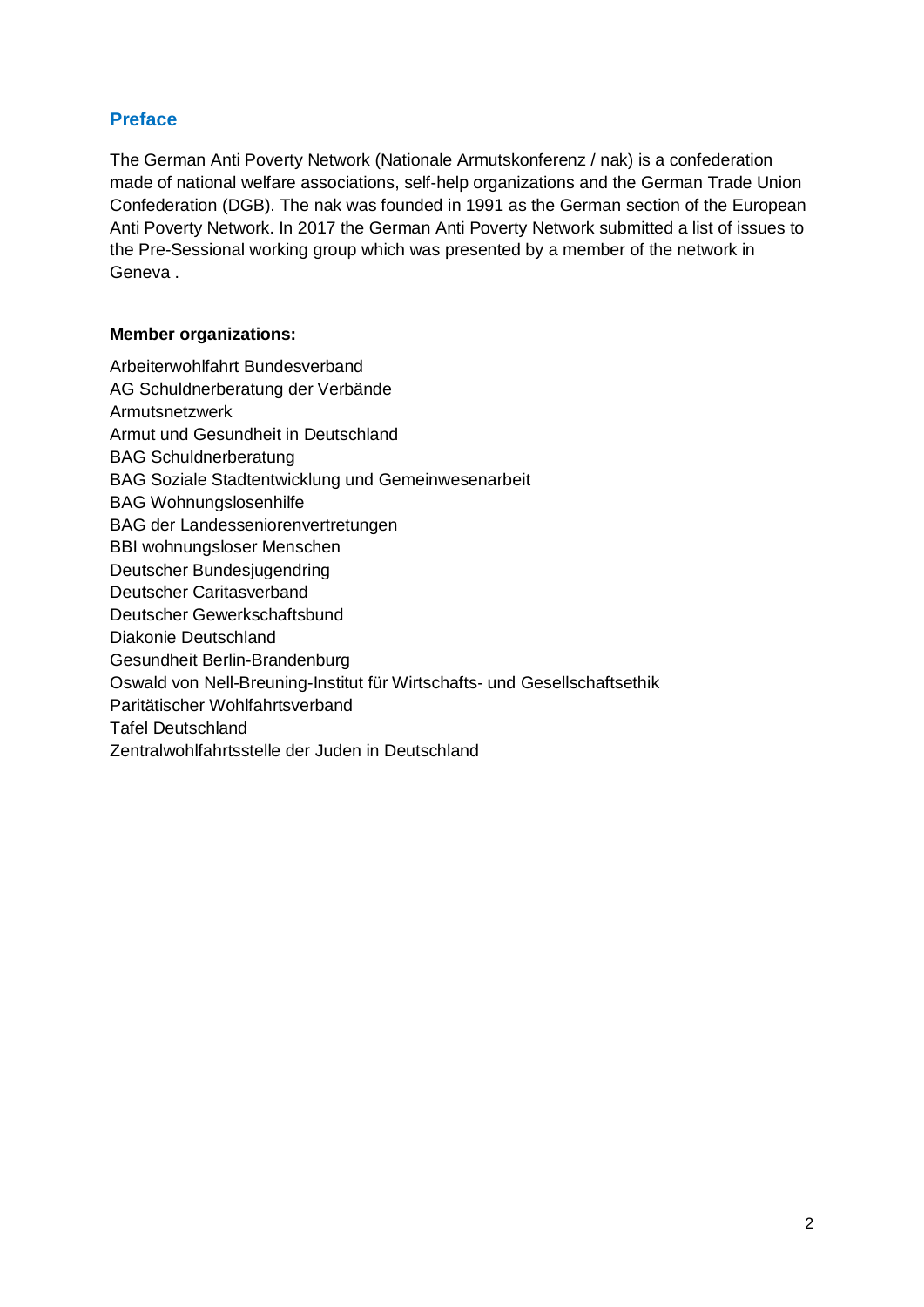# **CONTENTS**

|  | 2.1 Labour market access for asylum-seekers and persons granted temporary stay of           |  |
|--|---------------------------------------------------------------------------------------------|--|
|  |                                                                                             |  |
|  |                                                                                             |  |
|  |                                                                                             |  |
|  |                                                                                             |  |
|  |                                                                                             |  |
|  | 4.1 Basic benefits (Grundsicherung) and the methods used to assess needs12                  |  |
|  |                                                                                             |  |
|  |                                                                                             |  |
|  |                                                                                             |  |
|  | 5.1 Concerns and recommendation of the Committee, and the current situation17               |  |
|  |                                                                                             |  |
|  | 5.3 Rights of asylum-seekers and job-seeking EU-citizens to a decent standard of living .20 |  |
|  |                                                                                             |  |
|  |                                                                                             |  |
|  | 6.1 Concerns and recommendations of the Committee and the current situation25               |  |
|  | 6.2 Exclusion of EU citizens from entitlement to social security benefits26                 |  |
|  | 6.3 Healthcare for asylum-seekers, persons granted temporary leave of deportation and       |  |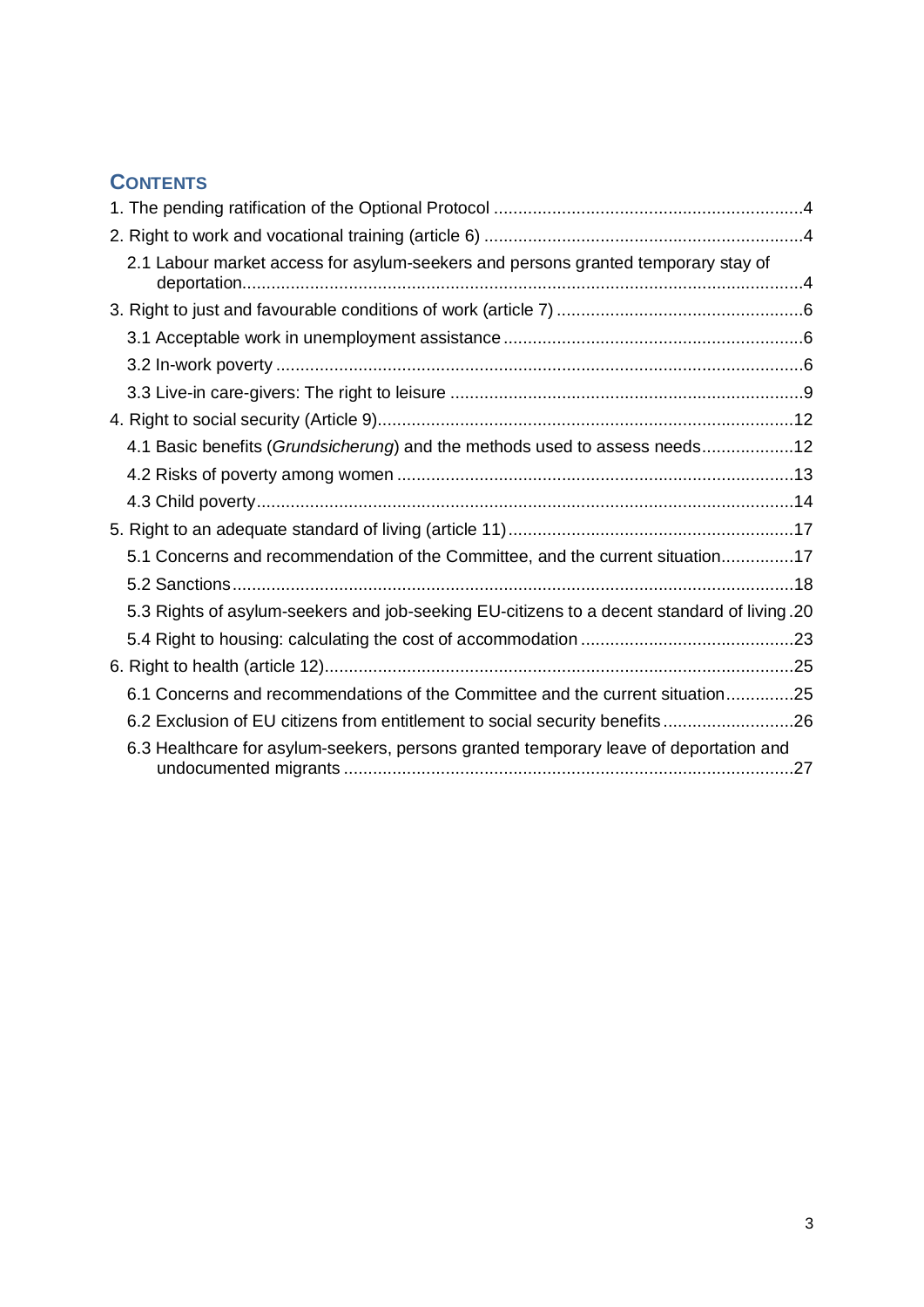## **1. THE PENDING RATIFICATION OF THE OPTIONAL PROTOCOL**

On December 10, 2008, the UN General Assembly adopted the Optional Protocol to the International Covenant on Economic, Social and Cultural Rights (ICESCR). Although the Federal Government of Germany supported the development of the Optional Protocol and has repeatedly announced its intention to promptly ratify it, little action has been taken so far. Ratification by the Federal Government is still pending or has been delayed. Although the coalition agreement of 2018 includes the stated intention of the government parties to seek ratification of the Additional Protocol, they have announced neither concrete steps nor a comprehensive roadmap for ratification.<sup>1</sup>

#### **Call for action:**

The German Anti Poverty Network therefore urges the Federal Government to use the reporting process for its State Party Report to announce to the Committee as well as to German civil society a roadmap for the ratification of the Optional Protocol, and to ensure its speedy implementation.

## **2. RIGHT TO WORK AND VOCATIONAL TRAINING (ARTICLE 6)**

# **2.1 Labour market access for asylum-seekers and persons granted temporary stay of deportation**

In its Concluding Observations from 2011 (No. 13), the Committee expressed concern at the restricted access of asylum-seekers to the labour market. The Federal Government refers in its 6th State Party Report to measures taken to improve access to the labour market. However, the Federal Government only references measures taken to improve access to work, education and the labour market for asylum-seekers who have a high probability of being granted leave to remain, and thus retains institutional barriers to the labour market integration of other refugees. This distinction between asylum-seekers with high and low chances of remaining in the country is inappropriate and discriminatory, because contrary to a general assessment relating to a person's country of origin, in many cases there are individual reasons for protection leading to long-term or permanent residency in Germany. Moreover, even in the event that the protection request is rejected, deportation is often not possible in the long term for factual or legal reasons. For these reasons, and also considering the lengthy duration of the asylum recognition process, all asylum-seekers should have access as early as possible to all labour market integration services. Since the passage in 2017 of the 'Law to Improve the Enforcement of the Obligation to Leave the Country<sup>2</sup>, which allowed for faster deportation of rejected asylum applicants, the German federal states may extend to two years the mandatory period of stay in refugee reception centres for asylum-seekers, both while their applications are being processed and after they have been rejected. This has resulted in a legal restriction of access to the labour market and

<sup>&</sup>lt;sup>1</sup> Cf. Deutscher Bundestag (2018): Koalitionsvertrag zwischen CDU, CSU und SPD. 19. Legislaturperiode. Ein neuer Aufbruch für Europa. Eine neue Dynamik für Deutschland. Ein neuer Zusammenhalt für unser Land. [Coalition agreement between CDU, CSU and SPD. 19th legislative session. A New Departure for Europe. Fresh Momentum for Germany. Greater Cohesion for our Country]. Here: p. 155. Download:

https://www.bundestag.de/blob/543200/9f9f2 2a618c77aa330f00ed21e308/kw49\_koalition\_koalitionsvertragdata.pdf

<sup>&</sup>lt;sup>2</sup> Gesetz zur besseren Durchsetzung der Ausreisepflicht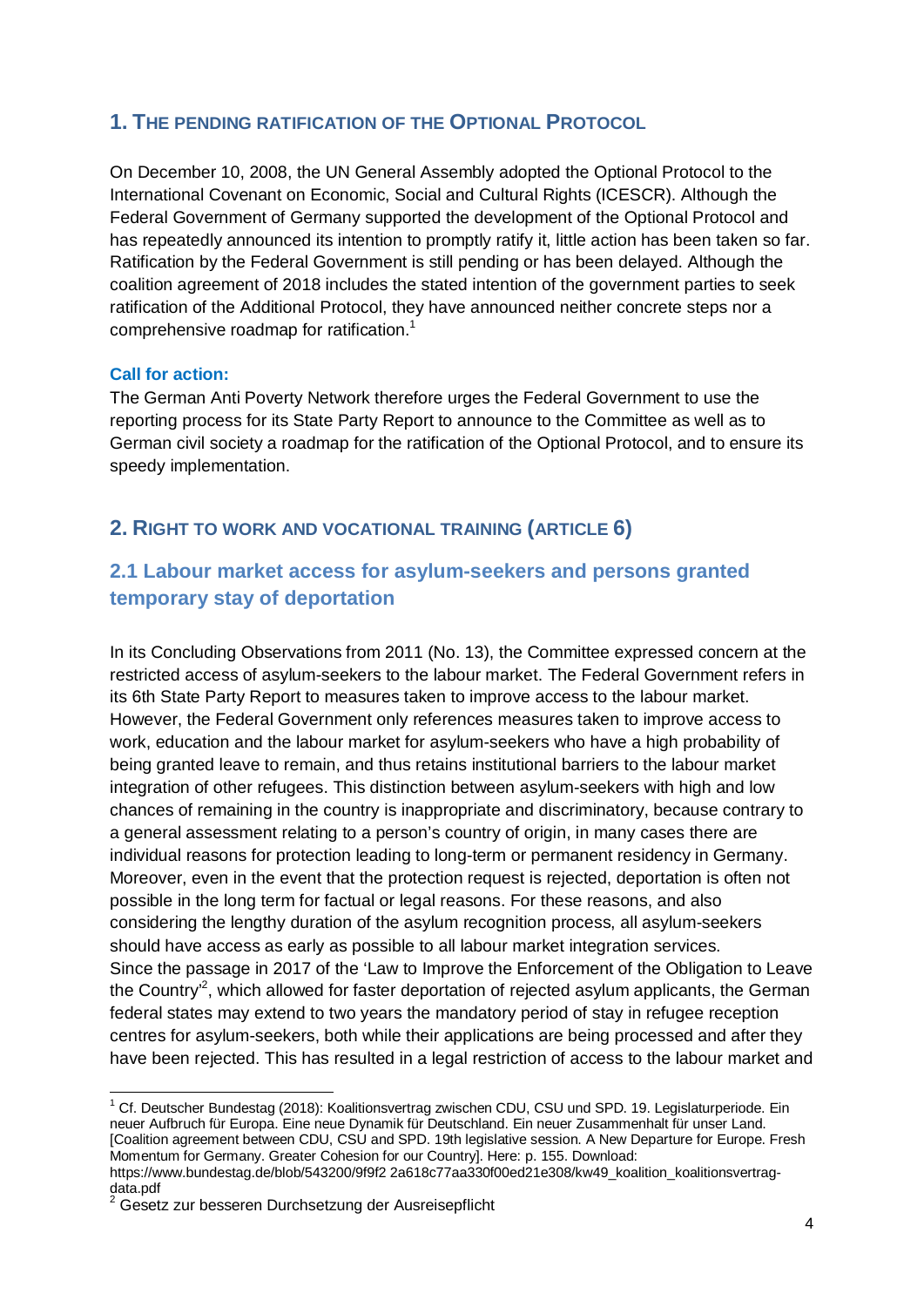to labour market supports for these people. This development is to be feared, as such restrictions are likely to lead to permanent exclusion from the labour market, which would be both unconstitutional and potentially in violation of European and international law. Therefore, the Federal Government must closely monitor the application of this new opening clause by the federal states and support the revocation of this statutory regulation.

#### **Call for action:**

The German Anti Poverty Network calls on the Federal Government to take measures to ensure that, in accordance with international norms, asylum-seekers and persons granted temporary stay of deportation receive equal treatment in terms of access to the labour market in all federal states of Germany. They should, at the earliest opportunity, be given access to the labour market and vocational training system, as well as to all labour market integration measures.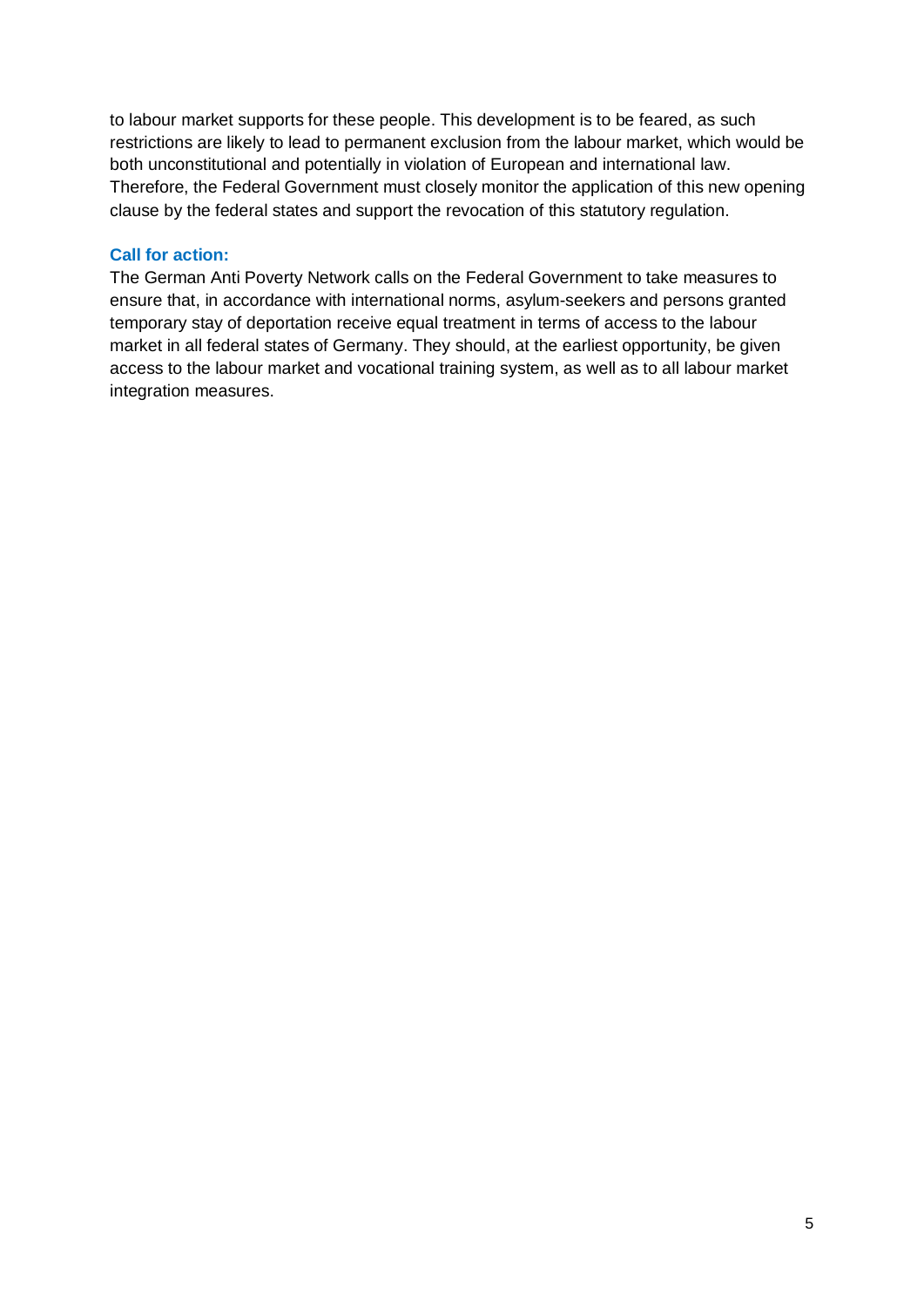# **3. RIGHT TO JUST AND FAVOURABLE CONDITIONS OF WORK (ARTICLE 7)**

# **3.1 Acceptable work in unemployment assistance**

In its Concluding Observations from 2011, the Committee urges the Federal Government to "ensure that its unemployment benefits schemes take account of an individual's right to freely accept employment of his or her choosing as well as the right to fair remuneration" (para. 19).

The Federal Government has so far failed to sufficiently comply with this recommendation. Although the Government states in its 6th State Party Report that violations of articles 6 and 7 of the ICESCR are precluded by the statutory guarantee that people will not be forced to accept work for which they are physically, mentally or emotionally unfit, this provision does not provide a suitable instrument to strengthen the right to decent working conditions. On the contrary, adverse working conditions or activities below a person's own qualification level are considered acceptable. As a result, social welfare recipients may also be required, on penalty of sanction, to accept work that is insufficient to secure a basic livelihood. In combination with sanctions and the dangers these pose of pushing unemployed people below the minimum subsistance level, pressure is thus placed on the unemployed to accept almost any kind of work. Thus, in the case of the basic provision for job-seekers (*Grundsicherung*) in accordance with Book II of the German Social Code (SCB II), almost any kind of work is considered reasonable, provided there is no significant reason for refusing it (e.g., care of another adult or of a child).

This is no way to free people from poverty and reliance on social security benefits. In fact, this has contributed to the steady growth of a low-wage sector in Germany, and significantly aggravated the problem of in-work poverty. $3$ 

#### **Call for action:**

The German Anti Poverty Network calls on the Federal Government to ensure that measures taken to reintroduce unemployed people to the labour market lead to decent work.

# **3.2 In-work poverty**

In its Concluding Observations, the Committee expressed concern about the large number of people who are employed yet rely on supplementary benefits because their earnings are insufficient to secure a basic livelihood. This situation has not improved since then. Approximately 1.2 million working people in Germany earn so little that they still depend on benefits guaranteed under SCB II. In other words, 16% of all recipients of basic provision for job-seekers are actually employed.

For many people in employment, poverty is a bitter reality – even though the economy and the labour market are booming. In Germany, in-work poverty<sup>4</sup> has doubled in the last ten years: between 2004 and 2014, the proportion of working poor among all workers increased

 $3$  See also section 3.2.

<sup>&</sup>lt;sup>4</sup> In-work poverty is defined within the European Union to mean when a working person's disposable income is below poverty level (less than 60% of median net equivalent income).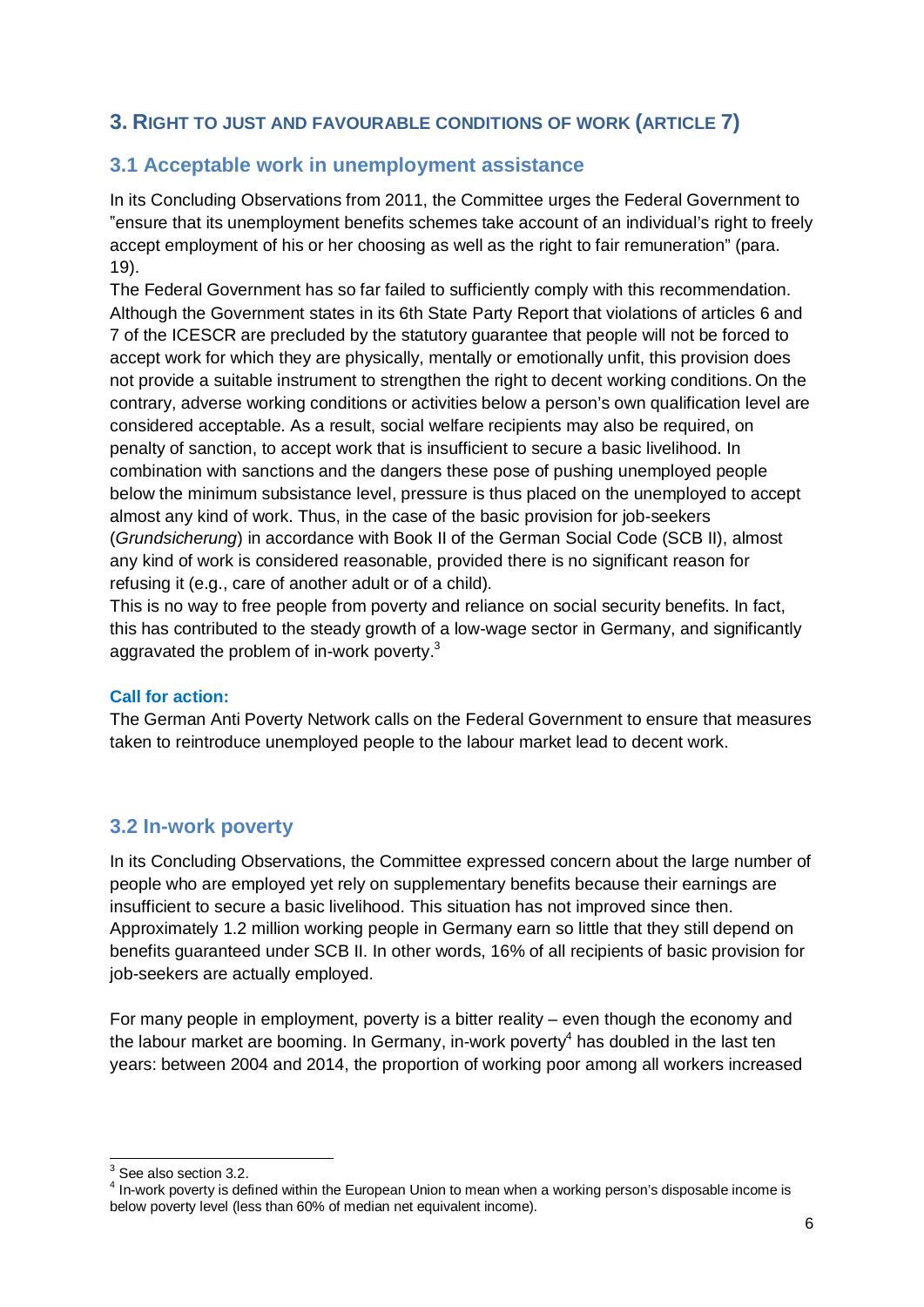from 4.8% to 9.6%.<sup>5</sup> The reasons for the increase are above all a sharp rise in precarious employment and a growing low-wage sector. Germany has the largest low-wage sector in Western Europe: in 2014, one in four workers earned less than ten euros per hour.<sup>6</sup>

#### **3.2.1 Background: forms of precarious employment in Germany**

A similar pattern can be seen in all forms of precarious work: low incomes, low levels of social protection and less employee co-determination mean that employees' bargaining power vis-à-vis employers is weakened, interest groups and trade unions lose influence, and employees are left to face social risks alone.<sup>7</sup>

The largest single group engaged in atypical employment are the holders of so-called *minijobs*, currently 7.5 million people. With an earning cap of 450 euros per month, mini-jobs do not represent a genuine opportunity to enter into *reasonably paid work*, but rather represent dead ends with few prospects, low incomes and often poor working conditions. Certain tax incentives (Income splitting for married couples) also hinder a transition, especially for women, to regular employment with social security contributions.

Various forms of *part-time employment* offer an opportunity for mothers and, less frequently, for fathers, to balance work and family life. For many women, the birth of their first child means entering a period of part-time employment, which, with some interruptions or switching between full- and part-time work, lasts until retirement. This is a major cause of the gender pension gap $^8$ , and of the high rate of old-age poverty among women. $^{\textrm{\textregistered}}$ 

*Subcontracted employment* allows employers to flexibly respond to fluctuations in production. There are currently approximately one million subcontracted employees in Germany. For many, this form of employment has either become a permanent condition or they alternate between periods of subcontracted work, unemployment and dependent employment, without the prospect of entering regular employment. The average gross earnings of subcontracted workers are 42% lower than those of regular employees. At all qualification levels, they earn significantly less than regular employees. $10$ 

The number of people working on short-term *service contracts* (Werkverträge) rose from 1.4 million in 1991 to 2.3 million in 2016. Half of all freelance workers in Germany earn only the equivalent of a low wage. Moreover, they tend to lack adequate social protection from illness, loss of earnings and old age. There is an additional and growing problem of abuse of service contracts by employers to undermine rights of workplace co-determination through illegal temporary staffing, disregarding the minimum wage law, and hindering the formation of works councils.

<sup>&</sup>lt;sup>5</sup> Cf. Spannagel, Dorothee/Seikel, Daniel/Schulze Buschoff, Karin/Baumann, Helge (2017): Aktivierungspolitik und Erwerbsarmut in Europa und Deutschland. [Activation policies and in-work poverty in Germany and Europe.] In: WSI-Report, No. 36, July 2017. Download: https://www.boeckler.de/pdf/p\_wsi\_report\_36\_2017.pdf.

<sup>6</sup> Cf. Deutscher Bundestag (2016): Niedriglöhne in der Bundesrepublik Deutschland. Antwort der Bundesregierung auf Kleine Anfrage. [Low wages in the Federal Republic of Germany. Response of the Federal Government to a parliamentary question]. Document 18/10582 of 7 December 2016. Download: http://dip21.bundestag.de/dip21/btd/18/105/1810582.pdf

<sup>&</sup>lt;sup>7</sup> Cf. Bosch, Gerhard (2017): Industrielle Beziehungen und soziale Ungleichheit in Deutschland. [Industrial relations and social inequality in Germany.] In: IAQ-Forschung, No. 6/2017. Download: http://www.iaq.unidue.de/iaq-forschung/2017/fo2017-06.pdf. 8

The gender pension gap in Germany was 53% in 2015: cf. Wagner, Alexandra/Klenner, Christina/Sopp, Peter (2017): Alterseinkommen von Frauen und Männern. Neue Auswertungen aus dem WSI GenderDatenPortal. [Income of women and men in old age. New analysis of the WSI gender data]. In: WSI-Report, No. 38, December 2017. Download: https://www.boeckler.de/pdf/p\_wsi\_report\_38\_2017.pdf .

<sup>&</sup>lt;sup>9</sup> See also Section 4.2.

<sup>10</sup> Cf. Bundesagentur für Arbeit (2018): Aktuelle Entwicklung in der Zeitarbeit. [Current developments in the temporary employment sector.]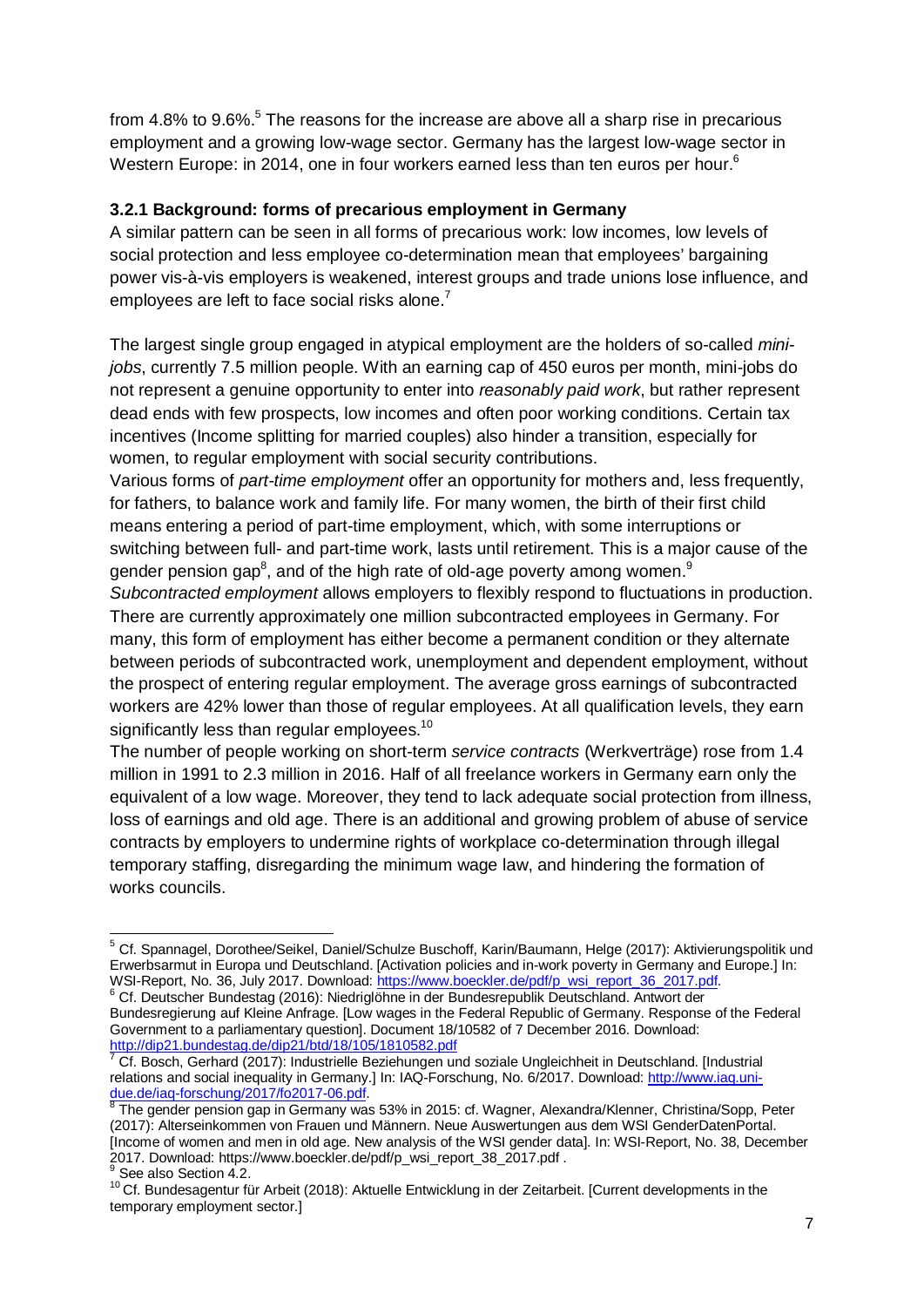The number of *fixed-term employment contracts* has also risen to 3.2 million. Currently, 44% of all new employees in Germany are hired on fixed-term contracts.<sup>11</sup> Almost every second fixed-term contract (48%) is limited without material cause. Successive fixed-term contracts – that is, the permanent extension of the time limit of employment – may result in a person working in the same job for years without receiving any of the benefits of permanent employment. In addition to yielding low earnings, fixed-term contracts are also problematic because people employed on this basis are less likely than permanent employees to defend their interests vis-à-vis the employer.

## **3.2.2 General conditions**

Recent developments in German labour market and social policy have also contributed to an increase in in-work poverty. These include cuts to social benefits and failed labour market policies. In-work poverty is closely connected to income disparity, minimum wages, collective bargaining policy, as well as social and tax policy. The sharp rise in in-work poverty despite an increase in employment figure shows that the German Federal Government needs to look more closely at the basic general conditions of paid employment.

A legal minimum wage was introduced in Germany in 2015. This was a milestone in German labour market policy. The minimum wage marks the base limit below which the hourly pay rate may not fall; currently it stands at €8.84. However, a further, gradual increase in the minimum wage is necessary to more effectively prevent pay rates falling below the poverty threshold, which is currently estimated at  $\in$  10.22.

## **Call for action:**

There is an urgent need for political action to address the problem of precarious employment. The German Anti Poverty Network believes that the state should act to ensure that precarious work more often develops into regular work. The introduction of the statutory minimum wage in 2015 aimed to prevent a further reduction in (already low) wages. Thus, a further increase in the statutory minimum wage is needed to combat the growing trend towards in-work poverty. Wherever differing needs of employers and employees for flexibility collide, rights to co-determination and other legal regulations ensure that minimum standards are adhered to and employees are protected by the social security system.

The German Anti Poverty Network calls on the German Federal Government to stem in-work poverty through the following measures:

- · Combating in-work poverty and the low-wage sector, ensuring decent working conditions and a living wage for all employees.
- · Providing political support for the basic general conditions of employment. Decent work depends on collective agreements and co-determination of employees
- · Improving social protection for all people in various living circumstances. In particular, higher standard rates are required for basic benefits (*Grundsicherung),* as well as more safeguards against the risks of unemployment.
- Realigning labour market and social policy. Employment policy should abandon sanctions and pressure, and instead focus on motivating and empowering people.
- · Creating a political framework that includes poverty reduction as an important crosscutting issue. In addition to labour market considerations, the social participation of all people should form part of this policy.
- · Examining the negative effects of mini-jobs and part-time employment on women.

<sup>&</sup>lt;sup>11</sup> Hohendanner, Christian (2018): Zur Einschränkung befristeter Arbeitsverträge im Koalitionsvertrag. [On the restriction of fixed-term employment contracts in the coalition agreement.] In: IAB-Forum of 12 February 2018. Download: https://www.iab-forum.de/zur-einschraenkung-befristeter-arbeitsvertraege-im-koalitionsvertrag/.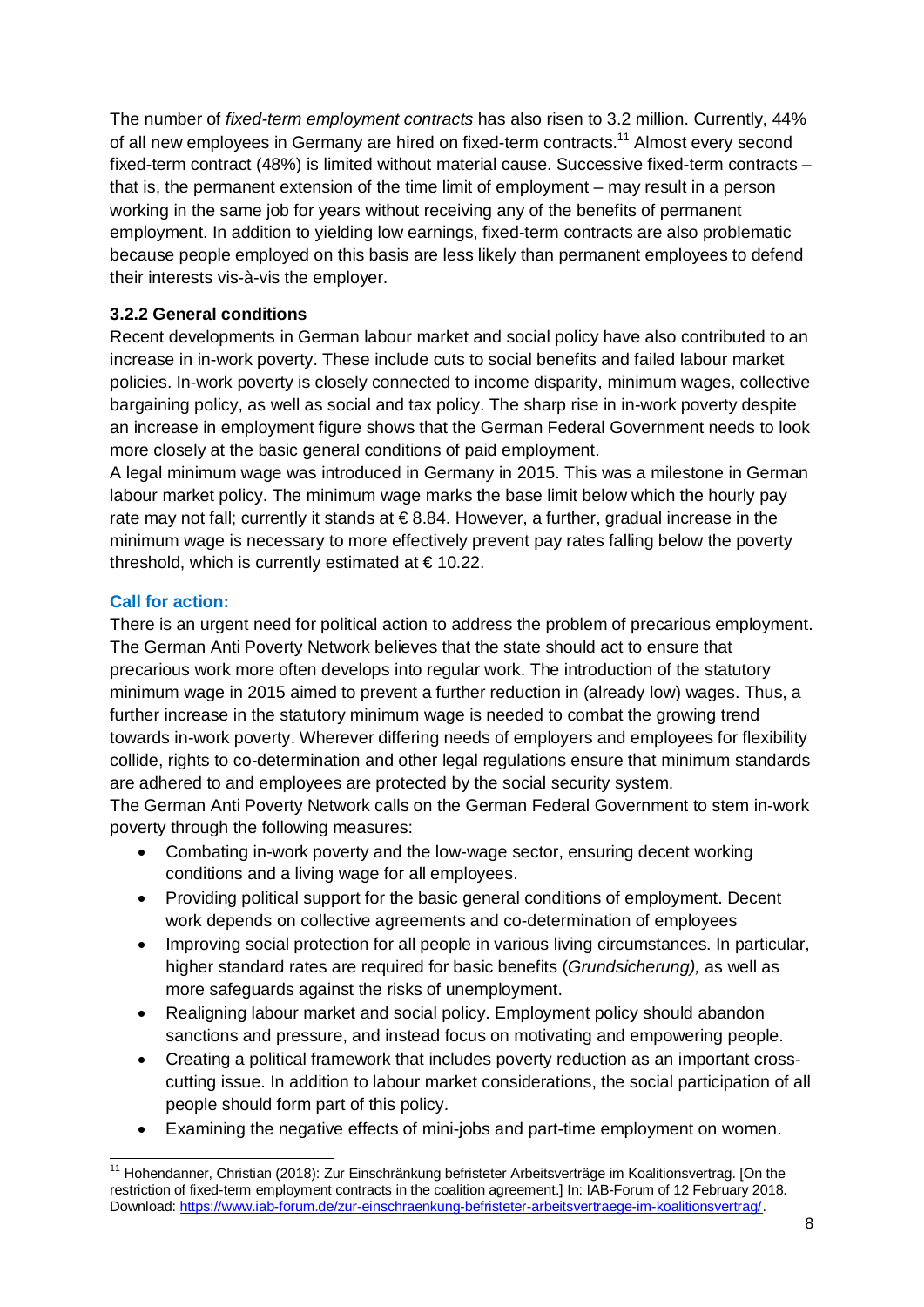# **3.3 Live-in care-givers: The right to leisure**

Article 7 of ICESCR states that everyone has the right to just and favorable working conditions, which is referred to as "rest, leisure and reasonable limitation of working hours and periodic holidays with pay, as well as remuneration for public holidays" in clause (d). In No. 13 of the List of Issues in Relation to the Sixth Periodic Report of Germany, the Committee on Economic, Social and Cultural Rights (CESCR) called on the Federal Republic of Germany to comment on the right to leisure time with regard to migrant caregivers. For Live-In-Caregivers in so-called 'round-the-clock care' ("24-Stunden-Pflege"), the right to leisure time is not necessarily guaranteed. The Federal Government does nothing to eliminate or even alleviate this problem.

#### **3.3.1 Migrant caregivers in Germany**

According to a recent and rather cautious estimate, 163,000 caregivers in Germany work in private households and live together with the person they care for ("Live-In").<sup>12</sup> Almost all of these workers are migrant women from Central and Eastern Europe, most of them from Poland. Live-Ins work mostly in a rotation system in which, for example, they work for four, six or eight weeks in the German private household. Afterwards, they live in their country of origin for a similar length of time, while a colleague provides the care work in the respective private German household. Others may also be in continuous service for a year or two. The main problem of care work provided by Live-Ins in private German households is the extreme extension of working hours. A representative survey of private households with a care recipient showed that on average, Live-Ins spend 69 hours a week working on care giving, housekeeping, support and supervision activities.<sup>13</sup> If only the time that is needed for these activities is considered, then Live-Ins carry out more than a quarter of the paid care work in Germany.<sup>14</sup>

In addition to those activities, these migrants are on call for (almost) 24 hours working from within the care recipient's home. From a human right perspective, it is crucial to recognize that these workers have little to no time during their duty cycle in Germany in which they are not available for the care recipients or their relatives. In most cases, the Live-In-status, in which the caregiver shares a domicile with the care recipient, leads to a constant availability and thus to an almost entire dissolution of boundaries as far as working hours are concerned.<sup>15</sup>

<sup>&</sup>lt;sup>12</sup> Cf. Hielscher, Volker/Kirchen-Peters, Sabine/Nock, Lukas (2017): Pflege in den eigenen vier Wänden: Zeitaufwand und Kosten. Pflegebedürftige und ihre Angehörigen geben Auskunft. STUDY – Hans-Böckler-Stiftung, No. 363, p. 95.

 $13$  Ibid., p. 60.

<sup>&</sup>lt;sup>14</sup> The data of Hielscher et al. 2017 yields that there are approximately 290,000 full-time equivalents. According to the Federal Statistics Office 2017, there are 764,000 full-time equivalents for outpatient care services and care homes; cf. ibid., pp. 60, 95; Statistisches Bundesamt (Ed.) (2017): Pflegestatistik 2015. Pflege im Rahmen der Pflegeversicherung – Deutschlandergebnisse. Wiesbaden, pp. 10, 19.

<sup>15</sup> Cf. Pflege zu Hause: Die besten Vermittler für Betreuungskräfte aus Osteuropa. In: test – Stiftung Warentest (2017) 5, pp. 86-95, here: p. 91; Karakayalı, Juliane (2010): Transnational Haushalten. Biografische Interviews mit care workers aus Osteuropa. Wiesbaden: VS Research, p. 116; Emunds, Bernhard/Schacher, Uwe (2012): Ausländische Pflegekräfte in Privathaushalten. Abschlussbericht zum Forschungsprojekt. Frankfurter Arbeitspapiere zur gesellschaftsethischen und sozialwissenschaftlichen Forschung – Oswald von Nell-Breuning-Institut, No. 61, pp. 61-62; Satola, Agnieszka (2015): Migration und irreguläre Pflegearbeit in Deutschland. Eine biographische Skizze. Stuttgart: ibidem, pp. 18, 185; Emunds, Bernhard (2016): Menschenunwürdige Pflegearbeit in deutschen Privathaushalten. Sozialethische Bemerkungen zu den Arbeitsverhältnissen mittel- und osteuropäischer Live-Ins. In: Jahrbuch für Christliche Sozialwissenschaften 57, pp. 199-224; Kniejska, Patrycja (2016): Migrant Care Workers aus Polen in der häuslichen Pflege. Zwischen familiärer Nähe und beruflicher Distanz. Wiesbaden: Springer VS., pp. 60, 87.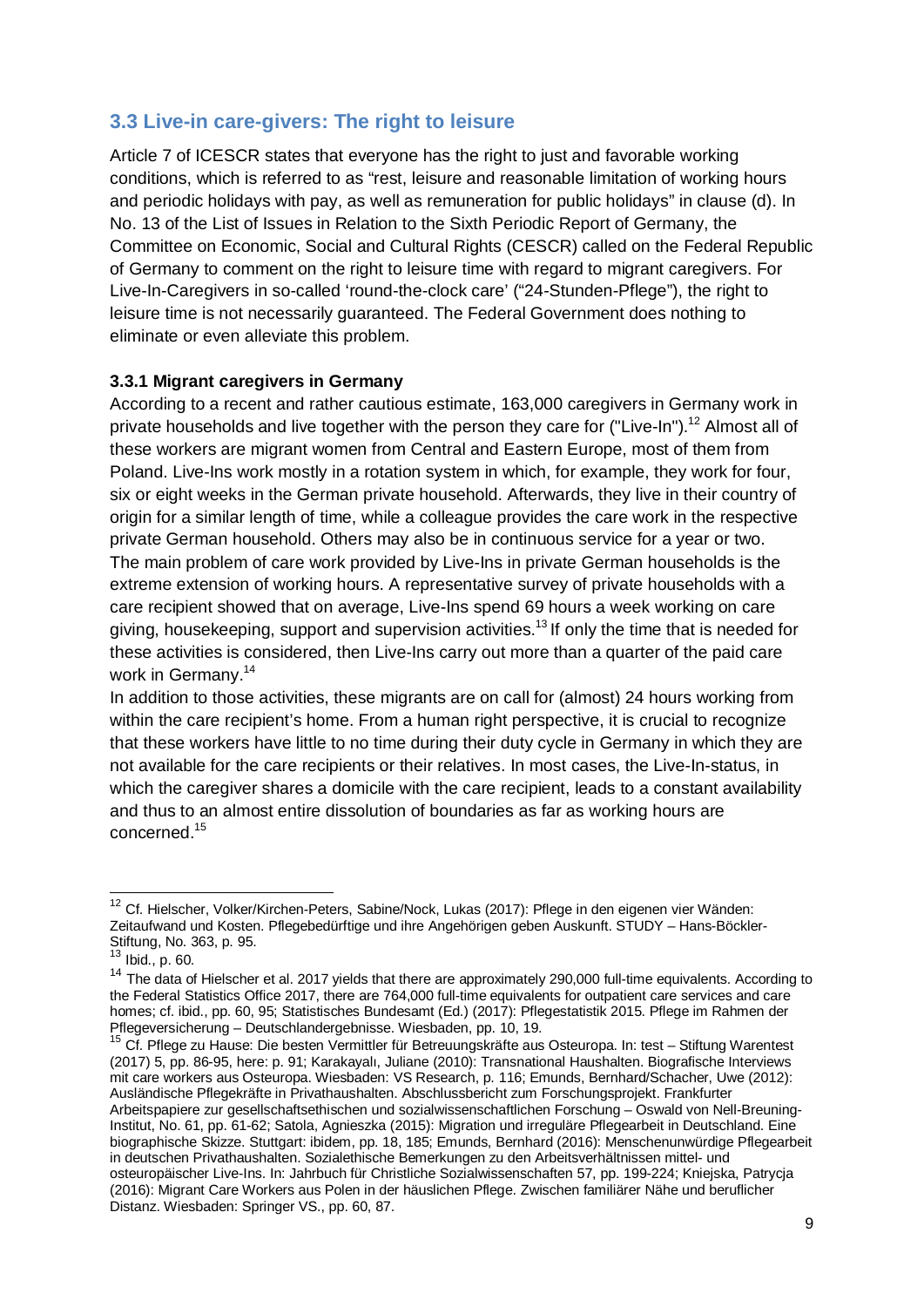In many care households, there are no steady free time arrangements for the employed persons, apart from the afternoon rest and the night's sleep. In other households, caregivers are free once a week (on the weekend, for example), or twice per afternoon or for half a day (approximately six hours). Vacation days are not common even if their employment term in Germany lasts several months. If continuous service indeed persists, in many cases no fixated vacation arrangements are established whatsoever. At least in particular cases, there is not any free time regulated to the caregivers. Those Live-In-caregivers who are working within a rotation system have a longer period of rest in their home countries after several weeks or months of work without a gainful employment. During this time, however, they do not earn any income and, hence, are on unpaid leave.

Many caregivers experience the constant stress in the households in which they work as a massive burden.<sup>16</sup> Of course, there are families with members requiring in-home care who strive for a good relationship with the migrant caregiver. They also advocate for relatively fair working conditions and thus week after week for longer periods of leisure time for the caregiver. Overall, however, the (almost) totally unbounded working hours are part of the home-care system through Live-Ins. This is not only illustrated by the widespread term "24- Stunden-Pflege", but also by advertisements of many placement agencies for caregivers that stress this almost complete availability.

#### **3.3.2 Political inactivity of German Federal Government**

The German Federal Government does not do anything to combat or suppress this extremely extensive use of labor. Rather, the Government seems to perceive the work of the Live-Ins in German households as an integral – and from a public-expenditure-perspective as a cost-effective – part of the German care system, which relies heavily upon home care. No labor inspectors are sent to private households; noteworthy raids on illicit employments of Live-Ins have been absent for about 15 years. Only rarely are court cases initiated because of unpaid social security contributions. The question of whether the Live-Ins in households with care needs fall under the (for other cases designed) exception of § 18 para. 1 no. 3 ArbZG (Working Hours Act), meaning that the maximum working hours of the German Working Hours Act do not apply to them, is left open by the Federal Government. In response to a minor interpellation from the German Bundestag in 2012, the Government answered that in order to clarify this question one had to "consider all circumstances of the individual case<sup>"17.</sup> One year later at the time of the ratification of the ILO Convention 189 "concerning decent work for domestic workers", the Government precisely excluded the group, who falls under the exception of the ArbZG, from the application of the Convention.<sup>18</sup> In the process of reporting on the application of ILO Convention 189, the German Trade Union Confederation (DGB) has criticized this "case-by-case approach" of the Federal Government with respect to the validity of this law and thus also of the Convention: "such an

<sup>&</sup>lt;sup>16</sup> Cf. Ignatzi, Helene (2014): Häusliche Altenpflege zwischen Legalität und Illegalität dargestellt am Beispiel polnischer Arbeitskräfte in deutschen Privathaushalten. Berlin: Lit, pp. 244-245, 306-307, 309.

<sup>17</sup> Deutscher Bundestag (2012): Arbeitnehmerrechte ausländischer Pflegehilfskräfte im grauen Pflegemarkt. Antwort der Bundesregierung auf die Kleine Anfrage. Drucksache 17/8373 vom 18.01.2002, p. 4; in the original: "alle Umstände des Einzelfalls [...] berücksichtigen".

<sup>18</sup> Denkschrift (2013). In: Gesetzentwurf der Bundesregierung. Entwurf eines Gesetzes zu dem Übereinkommen Nr. 189 der Internationalen Arbeitsorganisation vom 16. Juni 2011 über menschenwürdige Arbeit für Hausangestellte. Deutscher Bundestag – Drucksache 17/12951 vom 28.03.2013, pp. 18-23, here: p. 18; cf. also Scheiwe, Kirsten (2013): "Das Arbeitszeitrecht für Hausangestellte nach Ratifizierung der ILO-Konvention 189. In: Neue Zeitschrift für Arbeitsrecht (NZA), No. 20/2013, pp. 1116-1120.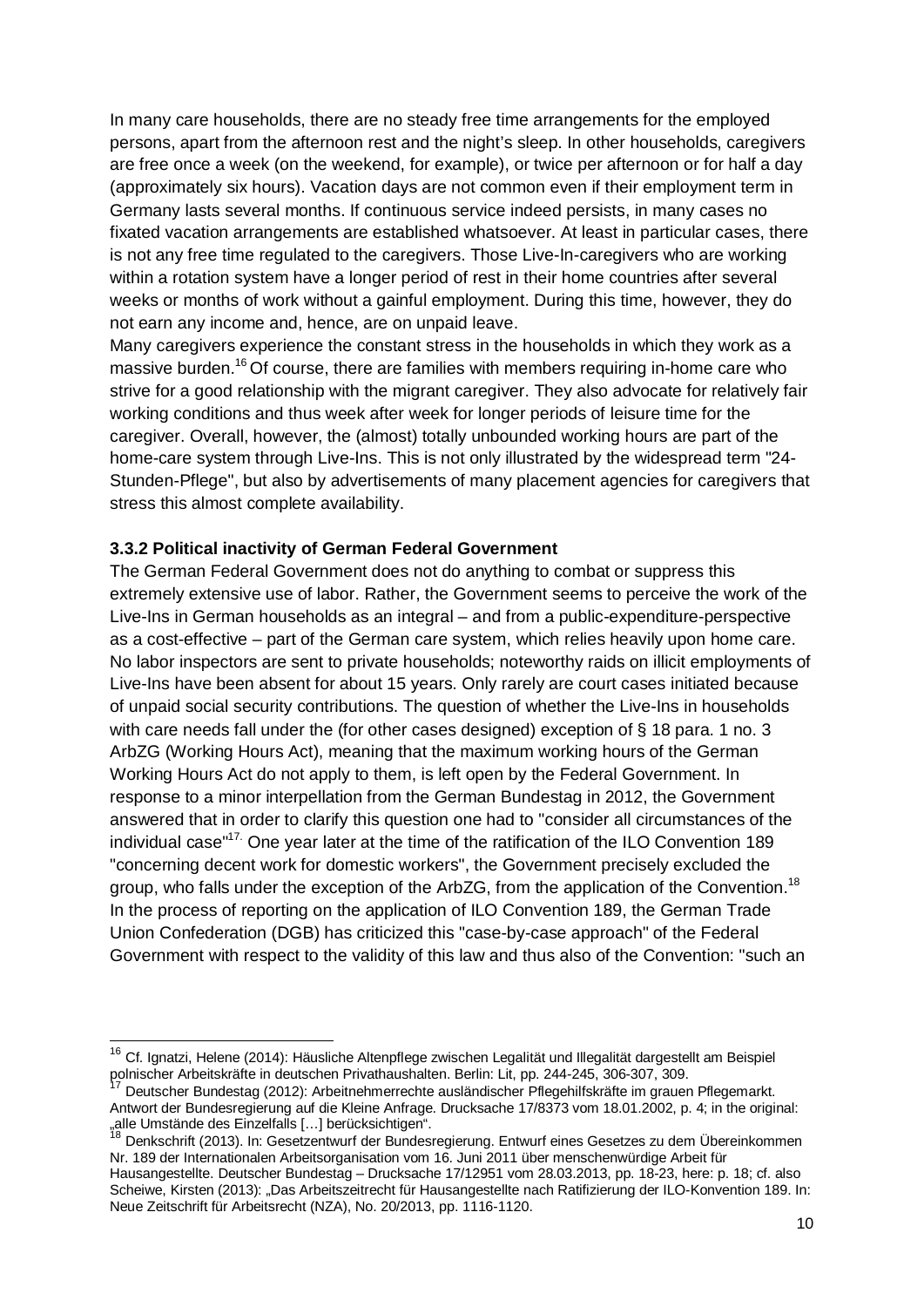approach would facilitate abuse"<sup>19.</sup> The group of experts in this process of country reporting, the Committee of Experts on the Application of Conventions and Recommendations (CEACR), has taken up this criticism: "The Committee requests the Government to provide further information explaining in detail the reasons for the exclusion of caregivers from the application of the Convention."<sup>20</sup> To date it has not yet become public knowledge whether or not the Federal Government has complied with this request.

#### **3.3.3 Regulatory challenges**

One labor law-related problem is that, legally, Live-In-Care as dependent employment cannot be properly implemented because standby time also counts as working time (see last C-518/15 / ECJ ruling of 21.02.2018). Therefore, parts of the placement agencies aim to establish models of self-employment (including employee-like self-employment) in home care for the elderly instead of the model of dependent employment. Thus, the achieved labor and social law standards, which regulate wage employments in the Federal Republic, in particular the Working Hours Act, are suspended for in-home care work of the elderly. However, the established contractual relationships are in many cases 'pseudo' self-employment. $2^1$ Amongst others, § 618 para. 2 BGB (Civil Code of Germany) obliges the employer of an earner, who lives in a household community with the care receiver, to provide a healthcompatible "work and recreation time". This regulation, which applies not only in the case of employment but also in the case of self-employment, has played no role in public discourses thus far. The Federal Government does not make clients of Live-Ins, who work as selfemployed, aware in any way that this duty of care also applies to them.

## **Call for action:**

- The Federal Government must guarantee the right to free time for Live-In caregivers. The bare minimum is one mandatory day off per week for all.
- · It is necessary to audit the working conditions of Live-In caregivers in private households, e.g. through the obligatory inclusion of outpatient care services.
- · The Federal Government must oblige the clients of Live-In caregivers, who work as self-employed, to undertake measures in accordance with their duty of care to create guarantee health-compatible working and recreational hours for the employees.
- · The Federal Government must decisively counteract the trend towards precarious self-employment in personal services.

<sup>&</sup>lt;sup>19</sup> Committee of Experts on the Application of Conventions and Recommendations (CEACR) (2017): Domestic Workers Convention, 2011 (No. 189) – Germany (Ratification: 2013). Direct Request (CEACR) – adopted 2016, published 106th ILC session (2017).

<sup>&</sup>lt;sup>20</sup> Ibid.

<sup>&</sup>lt;sup>21</sup> Cf. Körner, Anne (2011): Pflegekräfte aus Osteuropa. Licht ins Dunkel der Schwarzarbeit? In: Neue Zeitschrift für Sozialrecht, Jg. 20, H. 10, pp. 370-374; Scheiwe, Kirsten (2014): Arbeitszeitregulierung für Beschäftigte in Privathaushalten – entgrenzte Arbeit, ungenügendes Recht? In: id./Krawietz, Johanna (Eds.): (K)Eine Arbeit wie jede andere? Die Regulierung von Arbeit im Privathaushalt. Berlin: De Gruyter, pp. 60-84; Kocher, Eva (2014): Die Ungleichbehandlung von Hausangestellten in der 24-Stunden-Pflege gegenüber anderen Arbeitnehmerinnen und Arbeitnehmern – eine Frage des Verfassungsrechts. In: Scheiwe, Kirsten/Krawietz, Johanna (Eds.): (K)Eine Arbeit wie jede andere? Die Regulierung von Arbeit im Privathaushalt. Berlin: De Gruyter, pp. 85-107.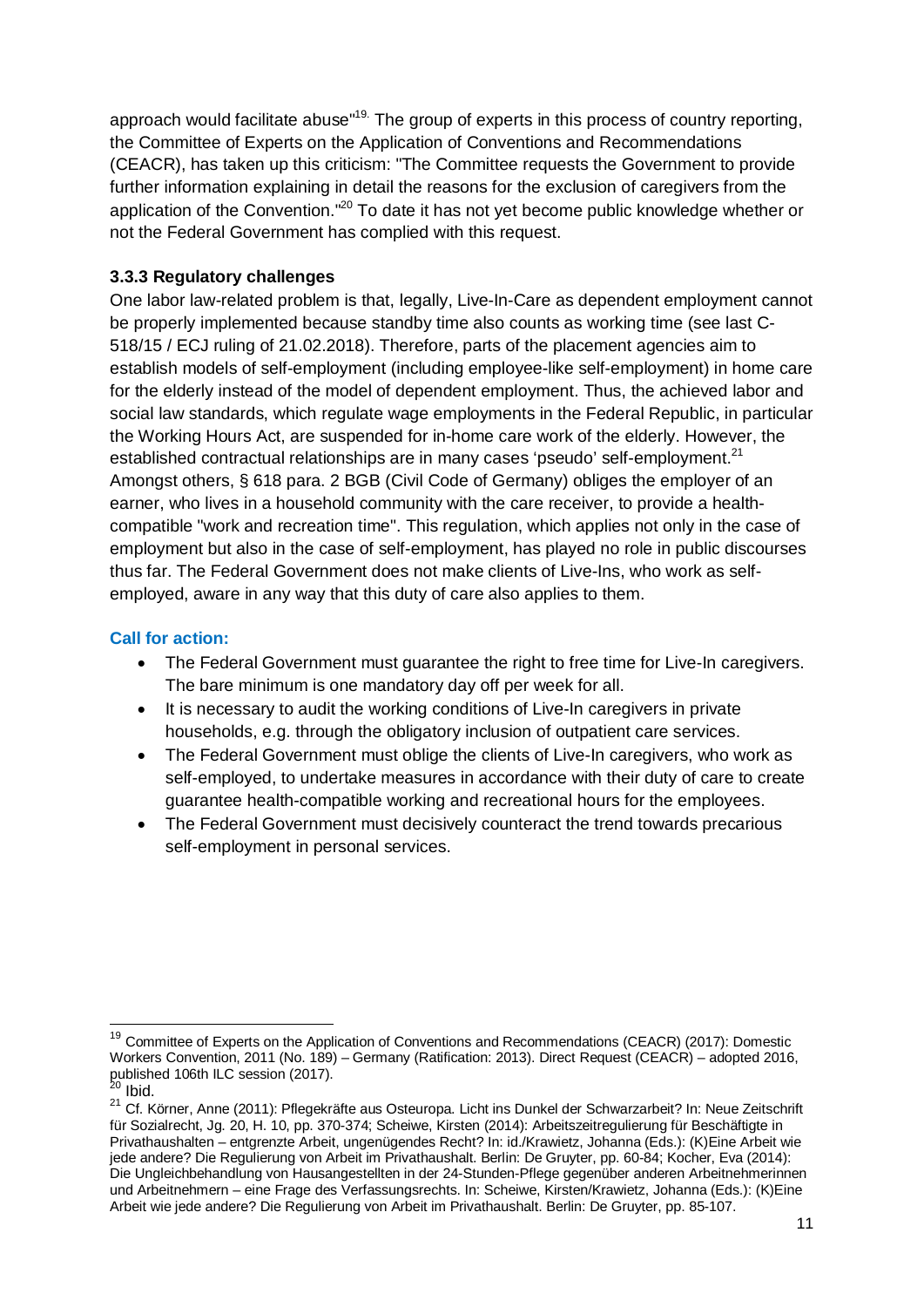# **4. RIGHT TO SOCIAL SECURITY (ARTICLE 9)**

# **4.1 Basic benefits (***Grundsicherung***) and the methods used to assess needs**

#### **4.1.1 Concerns and recommendation of the Committee and the current situation**

In its Concluding Observations from 2011 (para. 21), "the Committee urges the State party to review the methods and criteria applied to determine the level of benefits and to monitor the adequacy criteria regularly to ensure that the level of benefits affords the beneficiaries an adequate standard of living". The Federal Government does not address key problems in the assessment of livelihood protection benefits but states, to have "reappraised and made improvements to the procedure for assessing livelihood protection benefits" (p. 21, State report).

However, there are still concerns about the standard methods used to assess welfare needs. These guarantee neither the socio-cultural subsistence minimum, nor an adequate standard of living. A major problem is that the statistical comparison group for determining basic benefits is based on a sample survey of expenditure of the lowest income groups. Many households in the sample live at or below the subsistence level or even rely themselves on social welfare benefits. Moreover, without providing any justification, the state, when calculating the standard rates, ignores several of the basic costs identified in these households.

#### **4.1.2 Background and criticism of the standard method of assessing social welfare needs**

An individual who does not have sufficient income or assets to ensure basic subsistence can apply for basic welfare provision. For those capable of working, the basic provision for jobseekers (*Grundsicherung)* is regulated by Book II of the German Social Code (SCB II), while the same provision for partially incapacitated and elderly persons – unemployment benefits – is covered by the Book XII of the Social Code (SCB XII). Welfare provision is means-tested. It consists of a standard benefit rate calculated to cover the regular expenditure of a household. Housing costs are supposed to be covered by the 'cost of accommodation', which is subject to a method of calculating 'appropriate' costs.<sup>22</sup>

The standard benefit rate is determined by a statistical model. This is based on the income and consumption survey (EVS), which is conducted every five years in order to gain a random, representative sample of household spending. The expenditure of households in the bottom 15% income bracket is the benchmark used to determine the standard rate.

#### **Call for action:**

Concerns about the method used to determine the standard rate remain. The standard rates are too low; according to the calculations of the welfare organizations Diakonie<sup>23</sup> and Paritätischer Wohlfahrtsverband<sup>24</sup> it needs to be raised by up to  $\epsilon$  150 euros per month,

<sup>&</sup>lt;sup>22</sup> See also Section 5.4.

<sup>&</sup>lt;sup>23</sup> Cf. Diakonie Deutschland (2018): Digital press kit from 28.11.2016. Neuberechnung von Regelsätzen mit einem konsistenten Statistikmodell [Recalculation of standard rates using a consistent statistical model]. Download: https://info.diakonie.de/fileadmin/user\_upload/Diakonie/PDFs/Pressmitteilung\_PDF/PressemappeRegelsatzneube rechnungPressegespraech.pdf.

<sup>&</sup>lt;sup>24</sup> Der Paritätische (2016): Expertise. Regelsätze 2017. Kritische Anmerkungen zur Neuberechnung der Hartz IV-Regelsätze durch das Bundesministerium Arbeit und Soziales und Alternativberechnungen der Paritätischen Forschungsstelle [Expertise. Standard Rates 2017. Critical remarks on the recalculation of the Hartz IV rates by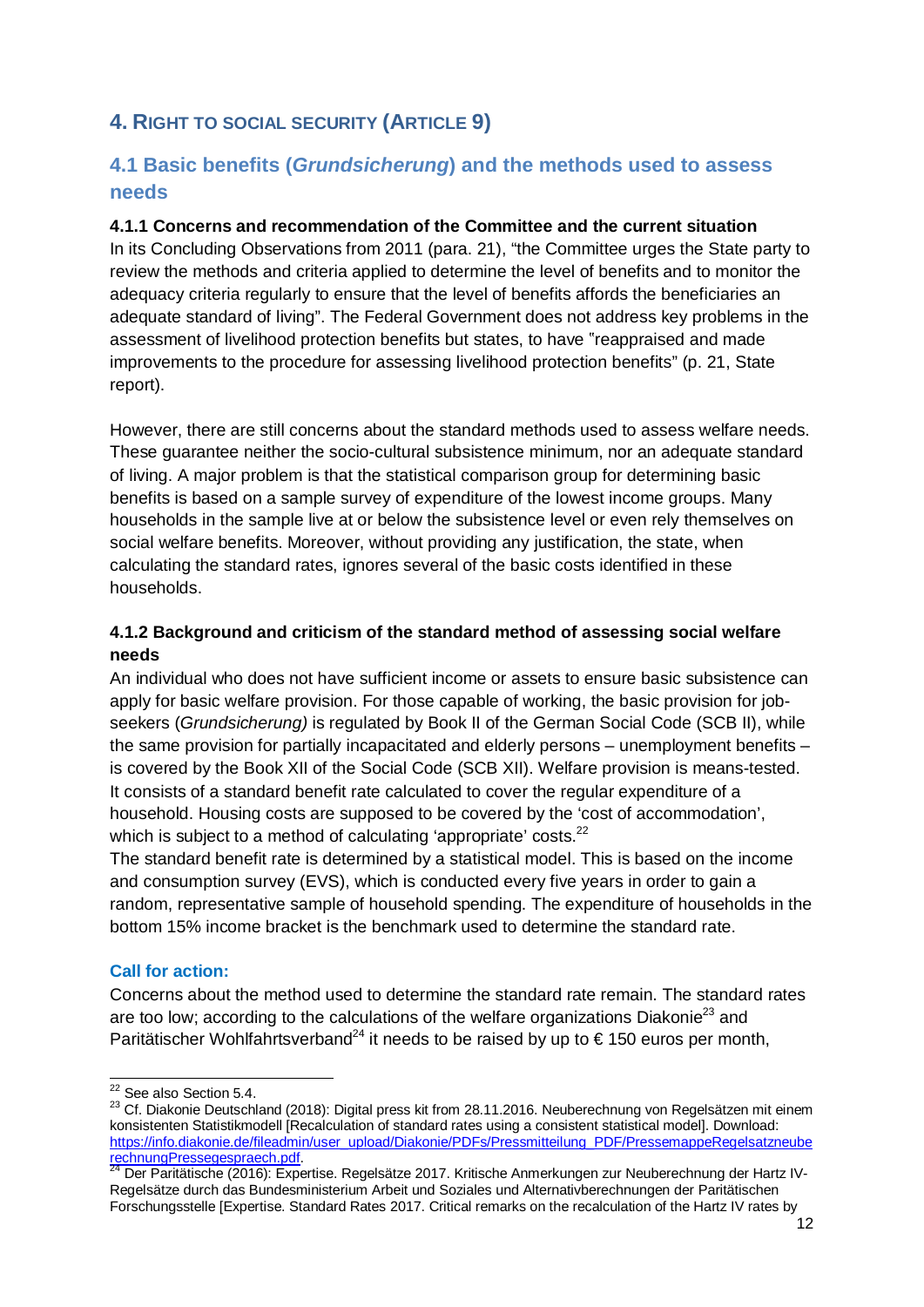depending on the individual needs of households, in order to reach the socio-cultural subsistence level. For example, the following household costs incurred by the statistical comparison group were deducted from the calculation of the standard benefit rates: houseplants, pets, gardening costs, Christmas tree, mobile phone, umbrellas, healthcare expenses not covered by statutory health insurance, and personal liability insurance. These omissions appear arbitrary and undermine the statistical model.

The statistical model should be consistently applied when calculating the minimum subsistence needs to be met by the basic provision (*Grundsicherung)*. If the expenditure of low-income households is to be the benchmark for calculating the standard rates, then all living expenses incurred by such households should be included in the statistical model. The gap between this spending behaviour and that of middle-income households needs to be transparently and properly accounted for.

# **4.2 Risks of poverty among women**

#### **4.1.1 Concerns and recommendation of the Committee**

In its Concluding Observations from 2011 (para 15), the Committee expressed concern "that the earnings gap remains considerable despite the prohibition of discrimination on the basis of gender and the existence of the principle of equal pay in the State party's legislation". The Committee urged the Federal Government to create effective mechanisms to ensure compliance with its own laws and regulations on equal treatment and non-discrimination. However, the Government has clearly not managed to significantly reduce this disparity. At most, it has been modestly reduced. Single mothers and elderly women, in particular, are still at high risk of falling into poverty.

#### **4.2.2 Poverty in old age and poverty among single parents**

Single parents have a particularly high risk of poverty at 32.5%.<sup>25</sup> This mainly affects women, who account for more than 90% of lone parents. For years, poverty among the elderly has been increasing in Germany. This increase applies differently to women and men. In 2016, the risk of poverty for women of retirement age was 20.8%, whereas it was 15.6% for men in the same age bracket.<sup>26</sup> This disparity is mainly due to women's significantly lower pension entitlements compared to men – in 2015 the gender pension gap in Germany stood at 53%.<sup>27</sup>

The income differences between men and women are discussed in detail in the German State Party Report. The Federal Government describes measures undertaken to combat the gender pay gap of 21% (p. 11 f.) and mentions various reasons for the gap, including career choice, part-time and marginal employment, family career breaks, and role models. The

the Federal Ministry of Labour and Social Affairs and alternative calculations by the Paritätische]. Download: http://www.sozialpolitik-aktuell.de/tl\_files/sozialpolitik-

aktuell/\_Politikfelder/Arbeitsmarkt/Dokumente/2016\_09\_Paritaet\_Regelsatzexpertise.pdf.

<sup>25</sup> Data for the year 2016: cf. also Statistisches Bundesamt: Lebensbedingungen, Armutsgefährdung [Living conditions, risk of poverty]. Download:

https://www.destatis.de/DE/ZahlenFakten/GesellschaftStaat/EinkommenKonsumLebensbedingungen/Lebensbedi ngungenArmutsgefaehrdung/Tabellen/ArmutsgefQuoteTyp\_SILC.html.

<sup>26</sup> Cf. Statistisches Bundesamt: Lebensbedingungen, Armutsgefährdung [Living conditions, risk of poverty]. Download:

https://www.destatis.de/DE/ZahlenFakten/GesellschaftStaat/EinkommenKonsumLebensbedingungen/Lebensbedi ngungenArmutsgefaehrdung/Tabellen/ArmutSozialeAusgrenzung\_SILC.html.

See also Section 3.2.1.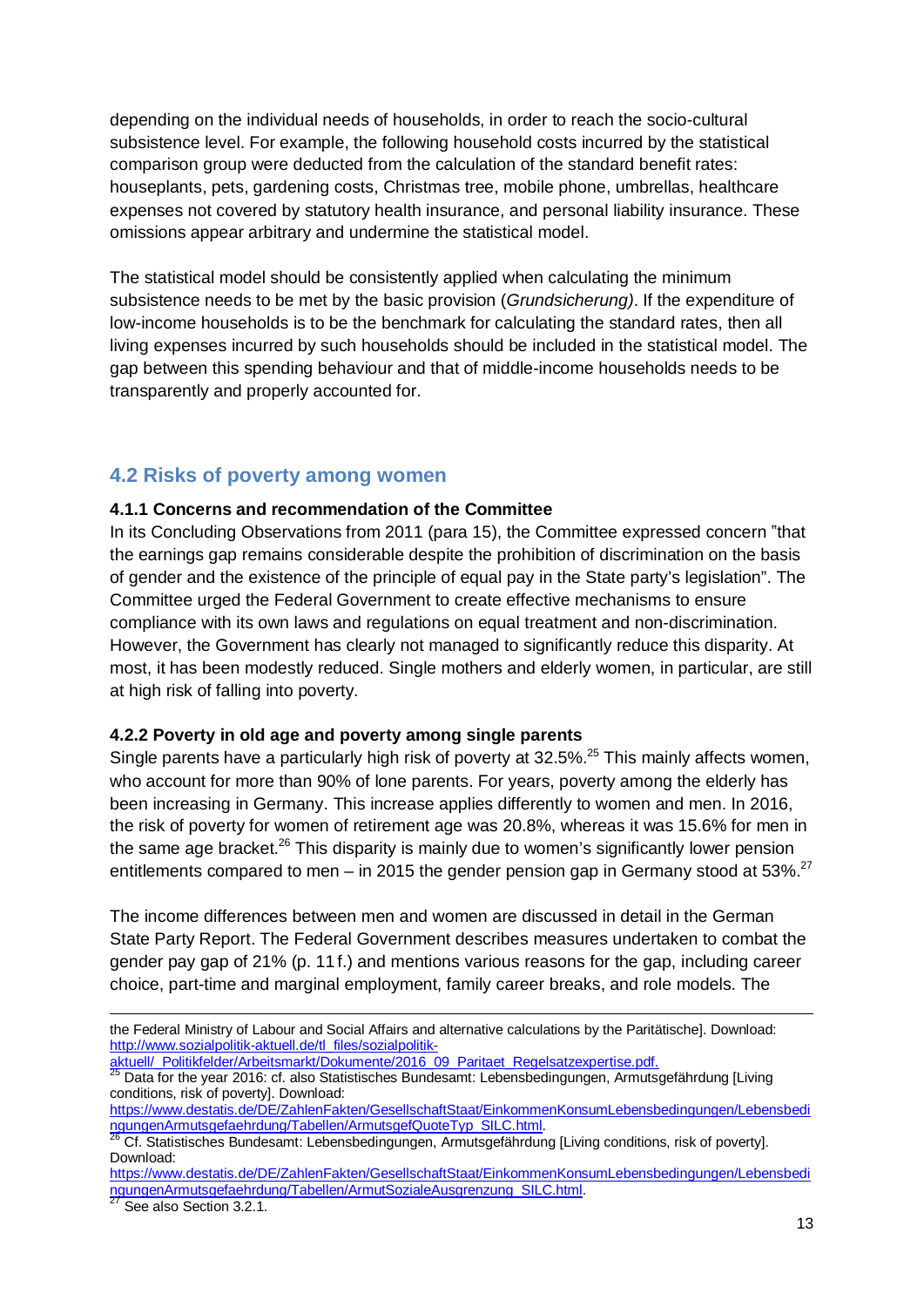Federal Government points to an increase in funding for children's day-care to  $\epsilon$  1 billion per year with the intention of helping people balance career and family life. It also references the positive effects of regulations on parental leave. However, such preventive measures do not help those women who find themselves with very low pension entitlements or who have already retired. Moreover, there is still an immense need to support single mothers. German taxation law, by providing financial incentives such as the Income splitting for married couples (Ehegattensplitting), promotes division of labour in marriage, where one spouse focuses solely on paid employment while the other focuses on unpaid care work and maybe earns some additional income. While this arrangement may make good financial sense for a couple in the short term, for example while they have young children or while elderly relatives require care, in the event of the couple later divorcing, the woman incurs a far higher risk of poverty.

## **Call for action:**

It is the view of the German Anti Poverty Network that the mechanism of Income splitting for married couples (Ehegattensplitting) should be replaced by individual taxation with a transferable tax-free allowance.

While the pension reforms of 2014 allowed for time spent caring for children to be counted as a period of contribution to the state pension fund (this became known as the "mothers' pension"), this does not benefit women who rely on *Grundsicherung* in old age. Those accrued pension entitlements are offset against *Grundsicherung* rather than added to it. In this respect, the 'mothers' pension' does nothing to increase the incomes of women who rely on *Grundsicherung* in retirement. The German Anti Poverty Network therefore proposes that the state introduce personal allowances not only for retirement income from employers' and private pensions, but also for retirement income from the state pension fund. Also, contributions made through part-time work should be upgraded so that they more quickly lead to an adequate pension entitlement. Periods spent in providing care for children or relatives in need of care should also be rated more highly as contribution periods.

# **4.3 Child poverty**

Child poverty in Germany is stagnating at a high level. One in five children is poor or at risk of poverty.<sup>28</sup> This affects approximately three million children. Two million of these receive benefits related to the basic provision (Grundsicherung).

## **4.3.1 Misguided family support policies**

Most family support in Germany is provided by means of tax rebates. These are in many cases most effective where women are less economically active outside the home. Currently, high-income households benefit most from this form of tax relief. This is the result of contradictory effects of of children's benefits, tax abatements for dependent children, supplementary children's allowance, and welfare benefits for dependent children. For highincome households, there is a tax saving of € 277 per month for each dependent child. State support for families in the lower- and middle-income brackets in the form of child benefit

<sup>&</sup>lt;sup>28</sup> Cf. EU-SILC.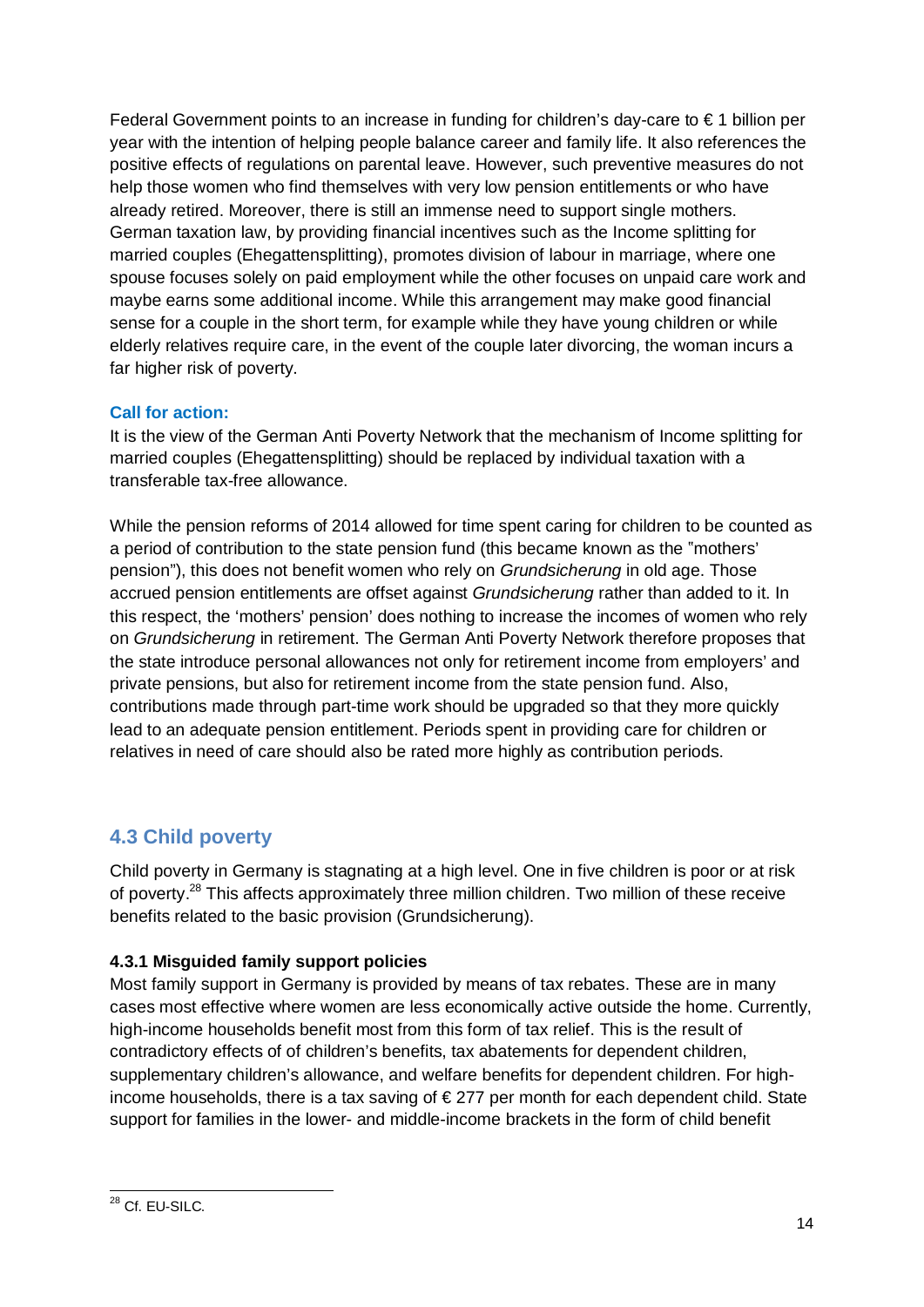works out at between 75 and 93 euros per month less than that enjoyed by high-income families.<sup>29</sup>

Current state financial support for children living in poverty comes in the form of welfare benefits for dependent children (Grundsicherung), supplementary child benefits for low income earners as well as services from the Educational Package.

## **4.3.2 Insufficient welfare benefits (Grundsicherung) for children**

## Standard rates

In its Concluding Observations from 2011 ( para. 21), the Committee urges the Federal Government 'to review the methods and criteria applied to determine the level of benefits and to monitor the adequacy criteria regularly to ensure that the level of benefits affords the beneficiaries an adequate standard of living'. The Federal Government, in its State Party Report (p. 21), refers to the rules for determining standard rates of *Grundsicherung*. The standard rates for children are determined separately for the age groups of 0 to 5 years, 6 to 13 years, and 14 to 17 years. However, once again we observe cuts compared with the actual expenditure of the statistical comparison group.<sup>30</sup> According to calculations by Dr. Irene Becker, who has conducted extensive research on income distribution in Germany, in a report to the Diakonie, the rates for children should be up to € 78 higher in order to meet their needs.<sup>31</sup>

## School supplies

The Government's own reference in the State Party Report to the various supplementary benefits for school supplies, lunch, school trips and leisure activities from the education and participation package does not conceal their inadequacy. According to a survey of the Social Science Institute of the Evangelical Church in Germany, the real cost of school supplies stands at up to €200 per year, while only €100 are covered by the education and participation package.<sup>32</sup>

#### School lunch

Equally pressing is the problem of funding for school lunches. Families receiving *Grundsicherung* are required to contribute one euro per day per child from their own budget, even though the standard rate includes a monthly sum of less than one euro in total for this purpose.

The German Anti Poverty Network therefore welcomes the promise contained in the coalition agreement to revisit this issue.<sup>33</sup> We believe, however, that the enormous gap between need

<sup>&</sup>lt;sup>29</sup> Becker (2012): Bedarfsgerecht statt pauschal – ein Konzept zur Reform des Kindergeldes. [Needs-based] instead of flat-rate support – a concept for reforming child benefit.] In: Friedrich Ebert Stiftung Forum Politik und Gesellschaft, p. 9. Download: http://library.fes.de/pdf-files/do/08850.pdf

 $^0$  See also Section 4.1.

<sup>31</sup> Cf. Diakonie Deutschland (2018): Digital press kit from 28.11.2016. Neuberechnung von Regelsätzen mit einem konsistenten Statistikmodell [Recalculation of standard rates using a consistent statistical model]. Download: https://info.diakonie.de/fileadmin/user\_upload/Diakonie/PDFs/Pressmitteilung\_PDF/PressemappeRegelsatzneube rechnungPressegespraech.pdf.<br>32 St der F<sup>17</sup>C

<sup>32</sup> SI der EKD et al. (2016): Schulbedarfe. Bildungs- und Teilhabegerechtigkeit für Kinder und Jugendliche. [School needs. Education and the right to equal participation for children and youth.] Download: https://www.siekd.de/download/Brosch. Schulbedarf 05.pdf.

 $33$  Cf. Deutscher Bundestag (2018): Koalitionsvertrag zwischen CDU, CSU und SPD. 19. Legislaturperiode. Ein neuer Aufbruch für Europa. Eine neue Dynamik für Deutschland. Ein neuer Zusammenhalt für unser Land. [Coalition agreement between CDU, CSU and SPD. 19th legislative session. A New Departure for Europe. Fresh Momentum for Germany. Greater Cohesion for our Country.] P. 19. Download: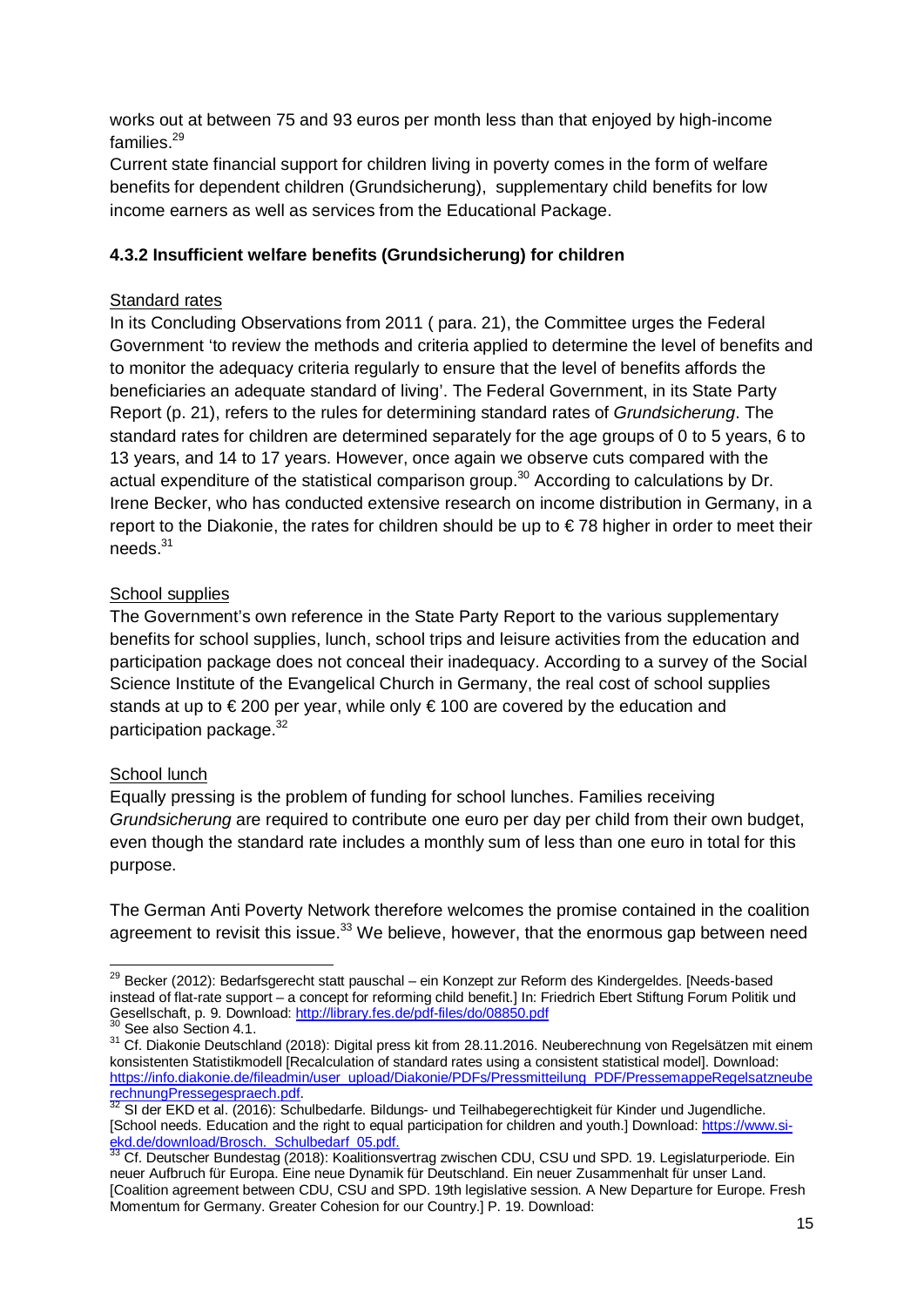and current provision necessitates immediate action. The educational plans for healthy eating cited in the State Party Report cannot be implemented if families simply can't afford a healthy diet since adequate funding is not made available either for school lunches themselves, or for a commensurate bolstering of the standard benefit rates.

#### **Call for action:**

The German Anti Poverty Network calls on the German Federal Government to accept the following core principles for combatting child poverty:

- · Family support should be more socially just and transparent. Poor families need to receive at minimum the same level of support as higher-income families.
- · There must be a uniform minimum subsistence level for children, which is paid equally to all qualifying families. Additional needs-based services should be provided for children living in poverty.
- · The benefits provided to meet the subsistence minimum as well as the education and participation package for children should be based on actual expenditure costs.
- · School lunch should be provided free of charge to children living in poverty.
- · There should be a uniform application procedure and single decision for children's subsistence benefit. The payment should be in one amount and from a single agency.

https://www.bundestag.de/blob/543200/9f9f2 2a618c77aa330f00ed21e308/kw49\_koalition\_koalitionsvertragdata.pdf .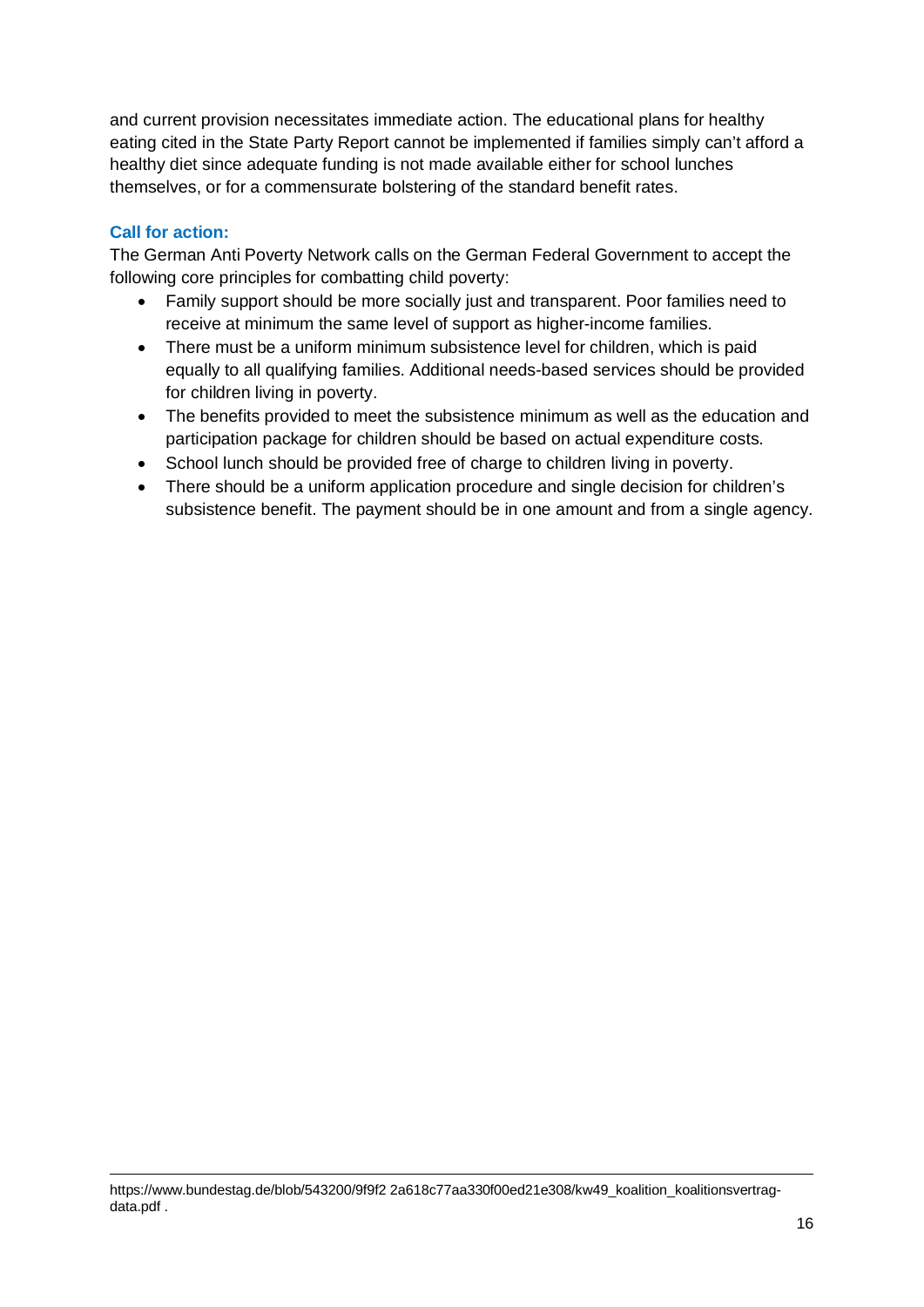# **5. RIGHT TO AN ADEQUATE STANDARD OF LIVING (ARTICLE 11)**

The Federal Government continues to neglect the issue of poverty reduction. Despite strong overall economic development and a fall in unemployment in recent years, the Government has not managed to reduce the relative risk of poverty.

# **5.1 Concerns and recommendation of the Committee, and the current situation**

In its Concluding Observations from 2011 (para. 24), the Committee clearly addressed the issue of poverty in Germany and called on Germany "to adopt and implement a comprehensive anti-poverty programme, taking account of the aspects of poverty as identified by the various qualified analyses undertaken by the State party. The Committee recommends that a review of the social security benefits levels be included in such strategies. Moreover, the Committee calls on the State party to integrate human rights into the implementation of the anti-poverty programme, thereby paying particular attention to the disadvantaged and marginalized groups."

The German Anti Poverty Network has observed that such considerations have not been included in the political strategy of the Federal Government. Instead, the political discussion has been dominated by the so-called *Lohnabstandsgebot*, namely the principle that social welfare benefits must always be lower than employment income, even though this principle has no legal standing.

Poverty reduction was also not addressed in the current coalition agreement. Moreover, the Federal Government repeatedly refers, in publications such as the National Reform Programme [*Nationales Reformprogramm*] and the National Social Report [*Nationaler Sozialbericht*], to employment placement as the most important means of its poverty reduction efforts, despite the fact that this is demonstrably not working. In short, the decline in unemployment of recent years has not led to a reduction in the risk of poverty rate. Bearing this in mind, the Federal Government's statements in its 2016 State Party Report, that a comprehensive anti-poverty programme would not be 'in line with the situation in Germany' (p. 23.) are most unsatisfactory.This claim by the Federal Government is all the more vexing since the government itself has provided various analyses of ongoing poverty trends and necessary corrective measures, for example in the Poverty and Wealth Report [*Armuts- und Reichtumsbericht*].

The existing social welfare and taxation systems need reform. We take this opportunity to refer once again to the questions and findings we submitted in 2017: Germany neither fully guarantees minimum subsistence (there are grave flaws in the method of calculating the standard rates of *Grundsicherung*), nor is it sufficiently secure, as it may be withheld due to sanctions. The questions raised by the Committee in 2017 (Nos. 5 and 19) with regard to poverty, inequality and corrective measures are therefore still highly pertinent.

#### **Call for action:**

We propose a comprehensive poverty reduction strategy based on the following key principles:

- · An appropriate method of determining the minimum subsistence level
- · A fair taxation system
- · Long-term effective funding of social infrastructure for the poor
- · Commitment to tackle precarious employment and promote adequate employment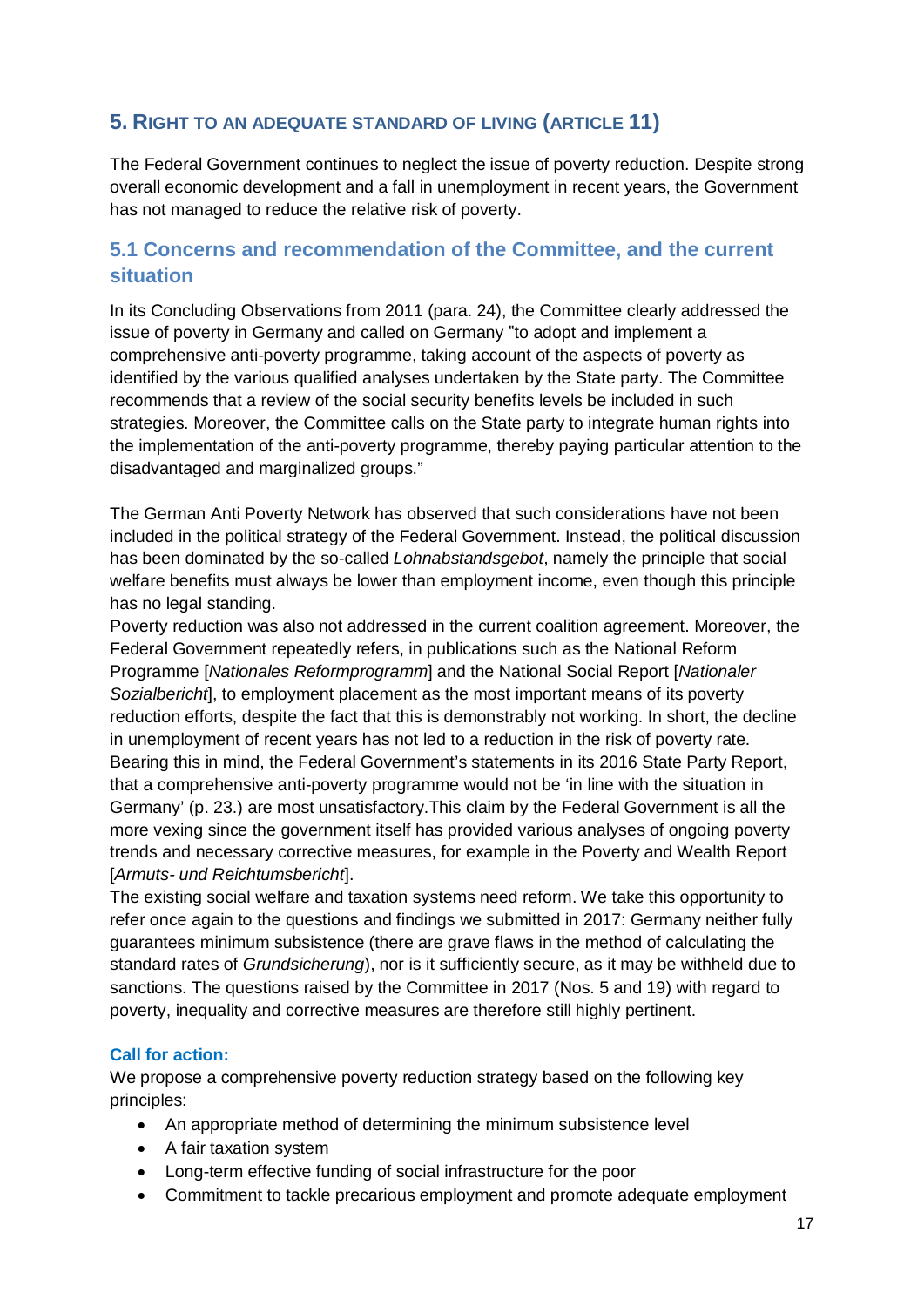· A gender-equitable and family-oriented reform of the social welfare and compensation systems

# **5.2 Sanctions**

Recipients of basic provision for job-seekers (*Grundsicherung*) can be sanctioned by the job center: A failure to cooperate in the eyes of the authorities (*Jobcenter)* can incur penalties that lead to benefits being reduced and ultimately being denied completely. The current regulations and practices in relation to *Grundsicherung* for job-seekers (according to SCB II) are problematic from a human rights perspective, because they (1) cut the (already insufficient) subsistence-level benefits as defined by parliament, (2) force recipients to accept precarious work and (3) discriminate between different age groups.

## **5.2.1 Concerns and recommendations of the Committee and the current situation**

The Committee, in its Concluding Observations from 2011, already criticized the sanction rules in SCB II. The State Party Report of the Federal Government of Germany deals only abstractly with the sanction rules applied to *Grundsicherung* for job-seekers, and justifies these citing the principle of subsidiarity, which is firmly anchored in German law. The Government does not respond to the charge that the humane minimum required for subsistence is undercut by sanctions. Furthermore, the report does not question whether sanctions are an appropriate, necessary or proportionate means to achieve the set goals. The Government also considers neither the social consequences of sanctions for the persons affected, nor mentions that the sanction rules of the SCB II are currently under review by the Federal Constitutional Court.

#### **5.2.2 Explanation of the German context**

Sanctions are governed by German social law in paragraphs 31, 31a, 31b and 32 of SCB II. Cuts to benefits are frequently imposed when recipients violate the rules. These violations may include refusing to accept or remain in a particular job, training course or other measure, or refusing to fulfil duties specified in a so-called 'workforce integration agreement' [*Eingliederungsvereinbarung*]. Sanctions are also applied for a failure to report on time to the *Jobcenter*. Such violations are punished with a reduction of at least 10% in the standard social welfare rate (for failures to report) or of 30% for so-called breaches of duty. Even stricter rules apply to young people up to 25 years. In response to an initial breach of duty, the state also reduces housing and heating benefits.

According to figures published by Germany's federal employment agency [*Bundesagentur für Arbeit*], almost a million sanctions are applied per year. The most likely group to have sanctions applied (more than 8% likelihood) are young unemployed welfare recipients. In 2017, the average entitlement reduction as a result of sanctions was 19%. This corresponds to over € 100 euros per month on average. Among young people, sanctions led to an average entitlement reduction of almost 30%, or € 127 per month. Benefits were stopped entirely for a total of  $7,200$  recipients in June 2016.<sup>34</sup> The sanctions rules are currently under review by the Federal Constitutional Court.<sup>35</sup>

<sup>&</sup>lt;sup>34</sup> Cf. O-Ton-Arbeitsmarkt.de on: Bundesagentur für Arbeit, Sanktionen im SCB II. Download: http://www.o-tonarbeitsmarkt.de/wp-content/uploads/SGBII\_Sanktionen.pdf.

<sup>35</sup> The Federal Constitutional Court has, in particular, been asked by the Gotha Social Court [Sozialgericht Gotha], to decide whether cuts in the amount of 30% or 60% of standard benefits are compatible with the fundamental right to a humane and decent level of subsistence (see Constitutional Court procedure 1 BvL 7/16).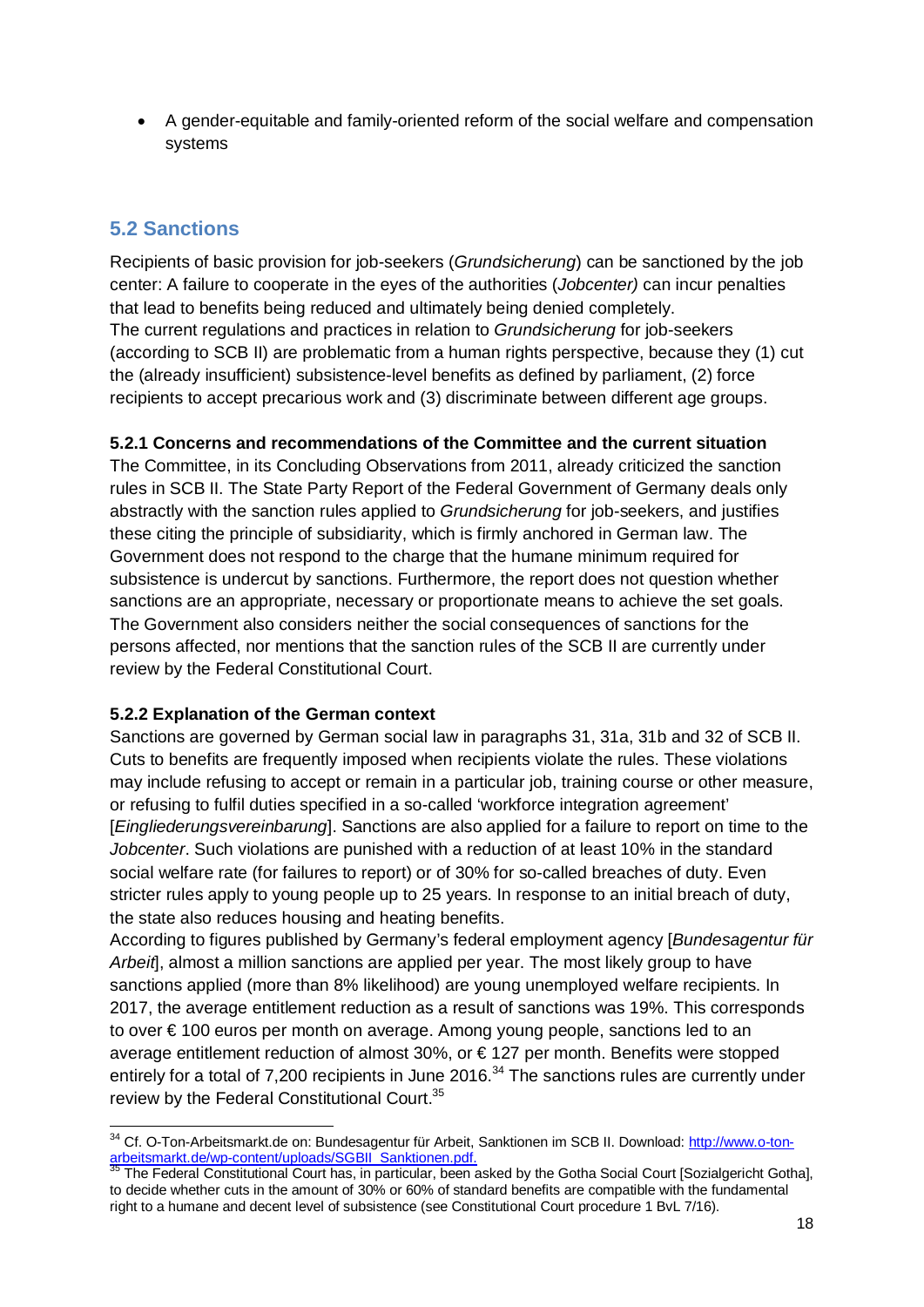#### **5.2.3 Assessment**

The Gotha Social Court convincingly showed in its explanatory statement that sanctions cause people to fall below the statutory minimum subsistence level. With the so-called 'Standard Needs Assessment Act' [*Regelbedarfsermittlungsgesetz*], German law (inadequately) defines the minimum requirements to secure the minimum socio-cultural needs (see also the State Party Report, p. 21). According to that law, if benefits are cut it is no longer possible to meet the minimum requirement as defined therein. The result is that people's basic needs are not met. Sanctions may extend as far as the complete cessation of benefit payments; thus, they may threaten physical survival.

The 'value' of sanctions, in terms of changing the behaviour of those affected, is highly dubious. The kinds of behaviour that typically lead to sanctions tend to be rooted in complex and difficult life circumstances (inability to cope with bureaucracy or language, and even psychological problems) and are not, generally, an expression of a general refusal to cooperate. Sanctions represent the diametric opposite of a successful and anxiety-free advisory and support process. It is therefore doubtful that sanctions can elicit positive learning processes. Sanctions are used as disciplinary tools to control behaviour, and socially negative effects for individuals and their family members are simply accepted as collateral damage. Income shortages and debt are the immediate consequences of benefit cuts. These then lead to social isolation and malnutrition, as the affected persons try to reduce expenditure. Sanctions have been clearly shown to lead directly to physical and mental stress and illnesses, as well as loss of heating/electricity or homelessness.<sup>36</sup>

Beyond the issue of benefit payments that are insufficient to ensure minimum subsistence, sanctions, in principle and practice, violate the legal prohibition of discriminatory practices. Young people dependent on *Grundsicherung* are sanctioned more quickly and more drastically than older recipients. There is no reasonable justification for this difference in treatment and it constitutes discrimination against young people.

#### **Call for action:**

The German Anti Poverty Network considers the current sanctions regime in Germany to be in violation of the International Covenant on Economic, Social and Cultural Rights (ICESCR), and calls for the abolition of sanctions that threaten minimum subsistence.

 $\overline{{}^{36}$  Cf. inter alia Ames, Anne (2009): Ursachen und Wirkungen von Sanktionen nach § 31 SCB II. [Causes and effects of sanctions pursuant to § 31 SCB II.] Edition Hans-Böckler-Stiftung, No. 242. Download: https://www.boeckler.de/pdf/p\_edition\_hbs\_242.pdf; cf. Deutscher Bundestag/Wissenschaftlicher Dienste (2017): Auswirkungen von Sanktionen im SCB II. Überblick über qualitative Studien in Deutschland. [Effects of sanctions in the SCB II. Overview of qualitative studies in Germany.] 2017. Dokumentation WD 6-3000-004/17. Download: https://www.bundestag.de/blob/497906/f2a6382d0a8b3d3afbf9bb4dffdabc59/wd-6-004-17-pdf-data.pdf.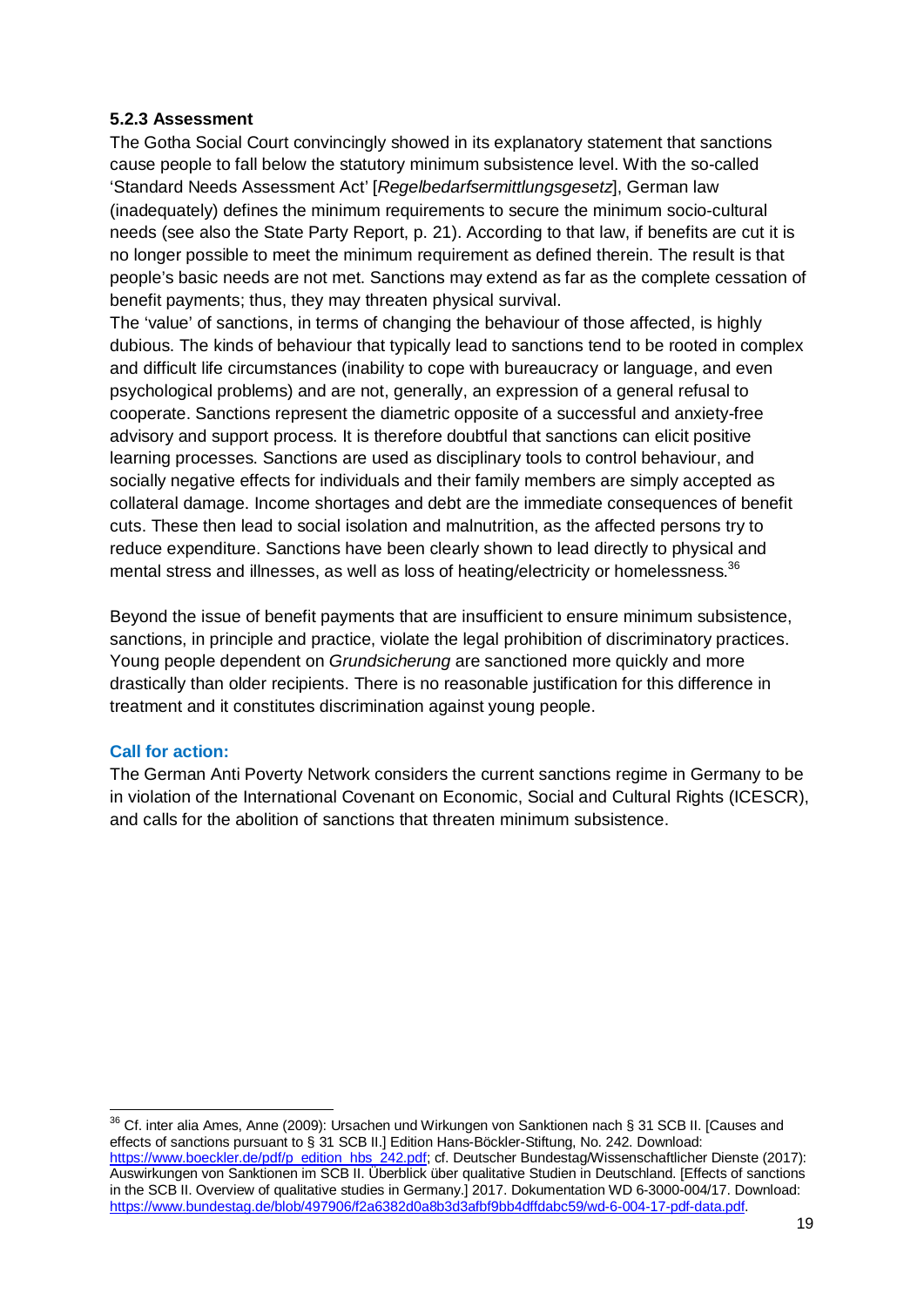# **5.3 Rights of asylum-seekers and job-seeking EU-citizens to a decent standard of living**

#### **5.3.1 Concerns and recommendations of the Committee and the current situation**

The Committee expressed, in its Concluding Observations from 2011 (No. 13), concern about the situation of asylum-seekers in Germany who do not receive adequate social welfare benefits, live in inadequate and overcrowded housing, and have limited access to the labour market.<sup>37</sup> The situation of asylum-seekers in Germany has not improved significantly since then. Benefits for asylum-seekers are still below the level of basic welfare provision *(Grundsicherung)*, although the latter by definition aims to meet only the minimum subsistence needs.

The situation of EU citizens has even deteriorated significantly. Since 2016, a large proportion of European Union citizens living in Germany and seeking employment or in temporary employment have been completely excluded from basic social welfare provision. They are entitled only to so-called 'bridging benefits' if they declare a willingness to leave the country.

## **5.3.2 The Act on Benefits for Asylum Applicants** *(***ABAA)**

For many years asylum-seekers in Germany received extremely low social welfare benefits under the Act on Benefits for Asylum Applicants *(ABAA)*. These were set far below the standard rates established for *Grundsicherung*, and moreover for decades were not adjusted to account for rising living costs. In its decision of 18 July 2012, the Federal Constitutional Court declared the reduced benefits<sup>38</sup> – with reference to the ICESCR – unconstitutional. The reduced benefits were, according to the Court, "evidently inadequate to ensure a decent minimum subsistence level".

Despite this decision by the highest court, the ABAA still allows for less favourable treatment of asylum-seekers and persons granted temporary stay of deportation. The benefits granted are still lower than *Grundsicherung* and are inadequate to secure a reasonable standard of living in accordance with article 11 of the ICESCR. They fall below the standard rates of *Grundsicherung*: i.e., an unmarried person under ABAA receives 62 euros per month less than a person receicing basic welfare provision. Following the Constitutional Court decision of 18 July 2012, the duration of entitlement to basic welfare benefits under the Act on Benefits for Asylum Applicants was reduced from 48 to 15 months. We believe that the discrimination against asylum-seekers must end entirely.

In its State Party Report, the Federal Government justifies the cuts to basic subsistence benefits for asylum-seekers as follows: "needs were recalculated and reduced, as certain items are only relevant for persons with consolidated residence status" (p.6-7). We consider this reduction to be arbitrary and insufficiently justified. The discriminatory treatment needs to stop.

#### Benefit cuts pursuant to the Act on Benefits for Asylum Applicants

According to paragraph 1a of the Act on Benefits for Asylum Applicants, the already low benefits may be further reduced. This principally concerns people who have been granted temporary stay of deportation, and whom the authorities accuse of attempting to sabotage

<sup>&</sup>lt;sup>37</sup> See also Section 2.

<sup>38</sup> Cf. BVerfG, Urteil des Ersten Senats vom 18. Juli 2012 [Federal Constitutional Court, Decision of the First Judicial Bench], 1 BvL 10/10 - Rn. (1-114). Download: http://www.bverfg.de/e/ls20120718\_1bvl001010.html.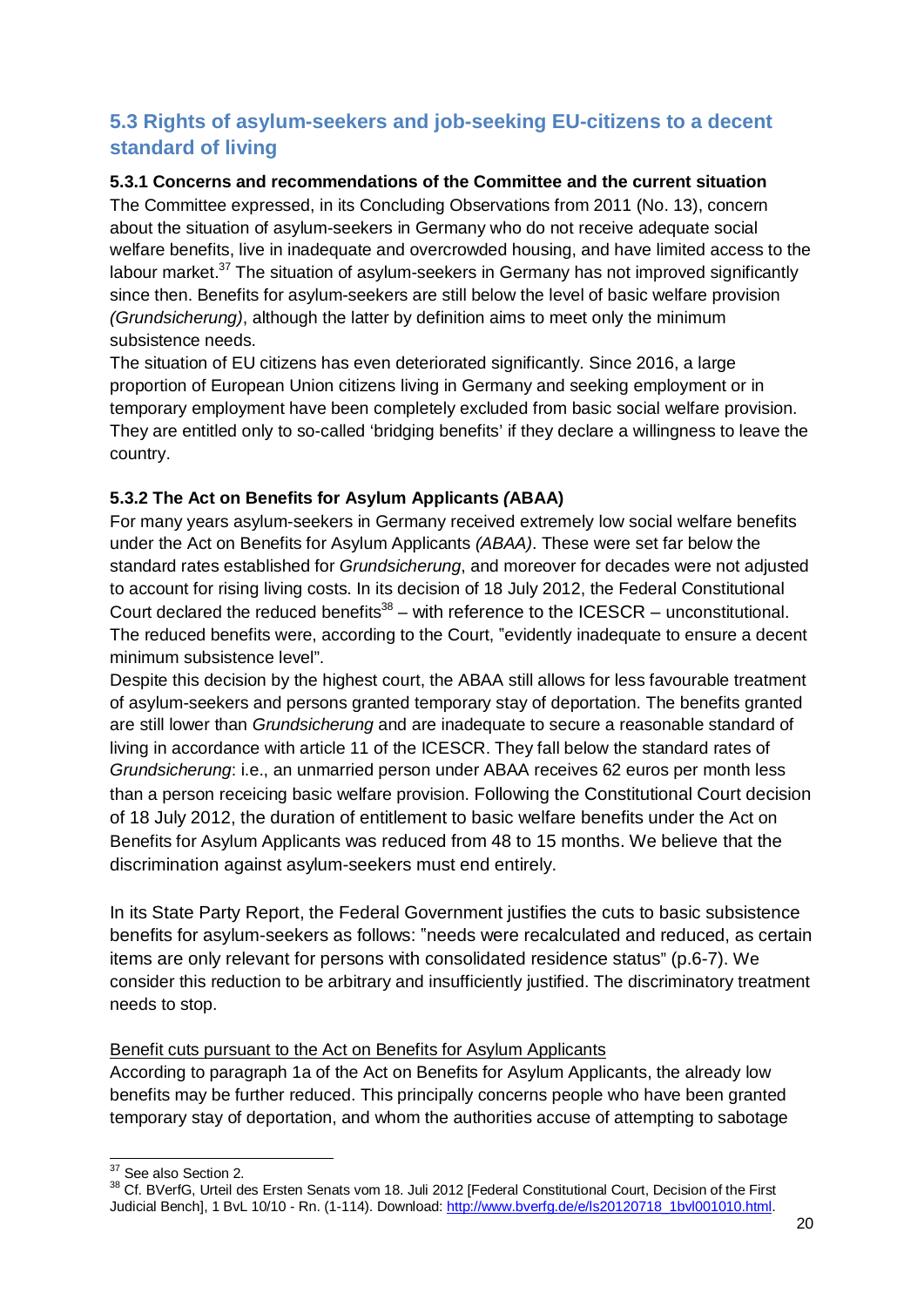their own deportation by failing to help the authorities procure a passport. Benefits may also be cut in cases where a person is accused of having fled to Germany solely to obtain welfare benefits.<sup>39</sup> In 2015, the law significantly expanded the number of people affected. The majority of persons granted temporary stay of deportation are at risk of having their benefits cut. This takes the form of a partial or full cut in the amount designated for personal needs. Those affected then receive only non-cash benefits, which means they are then, for example, unable to use public transport or take out a mobile phone contract. But such needs are precisely those covered by the constitutionally guaranteed socio-cultural subsistence minimum. The right to an adequate standard of living should not be relativized and should not be conditional on behaviour. We therefore regard cuts to benefits for asylum-seekers under the Act on Benefits for Asylum Applicants as a violation of article 11 of the ICESCR.

#### Principle of benefits in kind

In collective accommodation, benefits in kind are supposed to be provided to cover personal needs. This means that necessary food, clothing, hygiene articles etc. are made available in the form of vouchers or food packages. The Federal Government writes in its State Party Report: "As far as possible, the need for cash in initial reception centres has been replaced by benefits in kind. This ensures that benefits are used to meet asylum applicants' needs, with no money going to human traffickers." (p. 6)

The increased use of the principle of benefits in kind limits, however, the possibility of autonomous living, which, we believe, is an essential prerequisite for social participation and inclusion. Moreover, the subsistence minimum is calculated based on crude generalisations and statistics. Thus, this is merely an estimate that objectifies the asylum-seeker without making any allowances for individual lifestyle. Where most benefits are provided in kind, the recipient is denied the ability to decide which needs to prioritize. For example, if a person has little need for household appliances or transportation, but received a standardized non-cash allowance, they are unable to divert these resources to meet, for example, a more acute need for healthcare. The net result is that the individual's overall needs are not met.

#### Asylum-seekers' right to adequate housing

Many of the people who fled to Germany in 2015 and 2016 are still being housed in collective accommodation. By the end of 2016 there were approx. 400,000 people housed in this manner.<sup>40</sup> Research conducted by the German Institute for Human Rights as well as several other studies revealed that it is not possible to systematically guarantee the fundamental human rights of those living in collective accommodation.<sup>41</sup> Residents are often not in a position to complain effectively when their rights are violated, in part because the complaint mechanisms are inadequate.<sup>42</sup>

Much of the accommodation provided for refugees is still characterized by lack of privacy, poor sanitary conditions, and inadequate care for vulnerable people. This means that core

<sup>41</sup> Cf. Deutsches Institut für Menschenrechte [German Institute for Human Rights] (2017): Entwicklung der Menschenrechtssituation in Deutschland. Juli 2016–Juni 2017. Bericht an den Deutschen Bundestag gemäß § 2 Abs. 5 DIMRG. [The human rights situation in Germany. July 2016–June 2017. Report to the German Federal Parliament in accordance with paragraph 2, section 5 of the Act to Regulate the Legal Status and Responsibilities of the German Institute for Human Rights (DIMRG)] p. 60. Download: https://www.institut-fuermenschenrechte.de/fileadmin/user\_upload/Publikationen/Menschenrechtsbericht\_2017/Menschenrechtsbericht\_2

<sup>&</sup>lt;sup>39</sup> Cf. Pro Asyl (2017): Das Asylbewerberleistungsgesetz [The Act on Benefits for Asylum Applicants] (AsylbLG). Article of 21 July 2017. Download: https://www.proasyl.de/hintergrund/das-asylbewerberleistungsgesetz-asylblg/.

<sup>017.</sup>pdf.

 $42$  Ibid.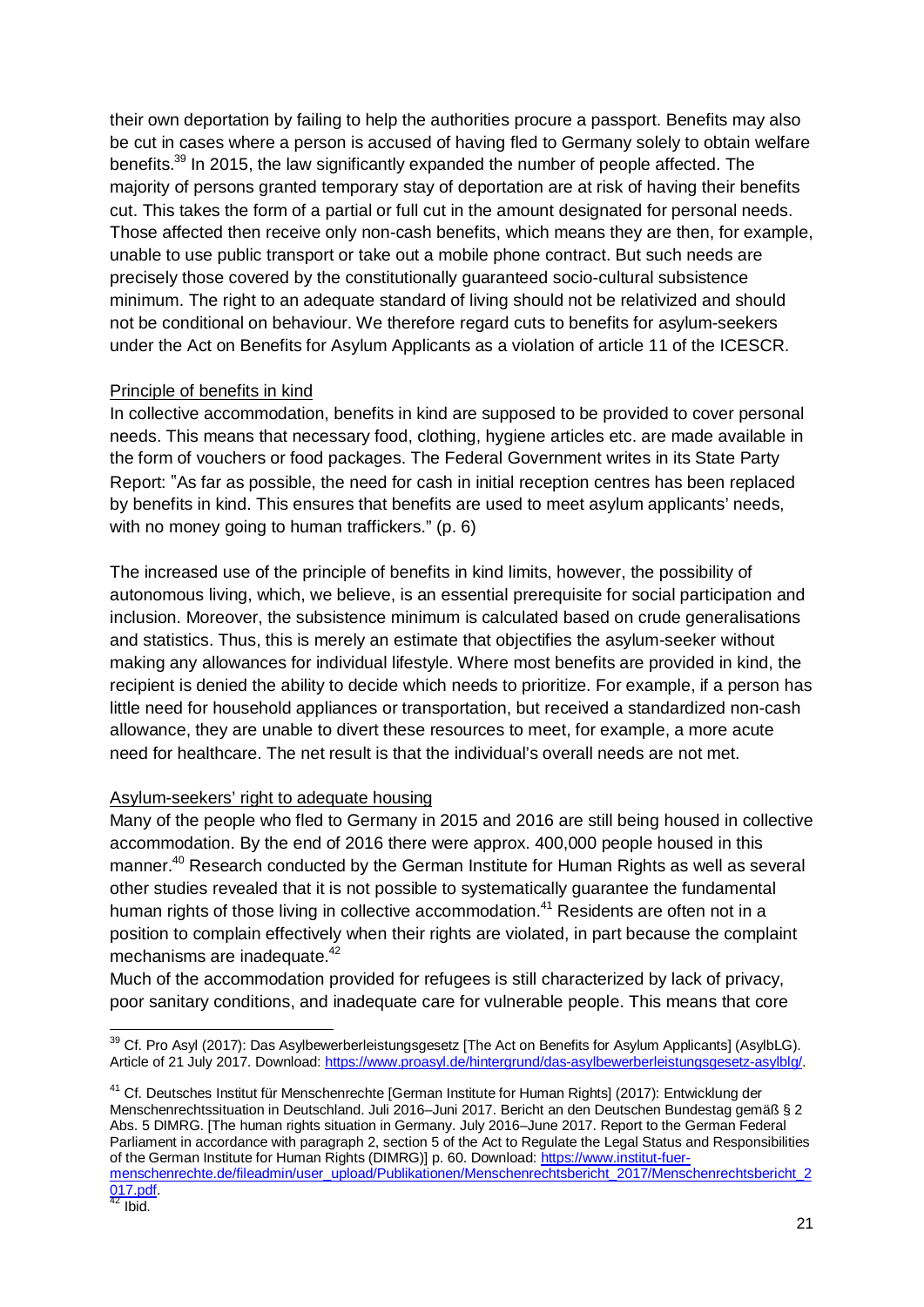human rights, such as the right to adequate housing (Article 11 (1) ICESCR) or the right to water and sanitation (Art. 11(1), Art. 12 (1) ICESCR) are not adequately safeguarded in the accommodation of refugees.<sup>43</sup>

Moreover, the accommodation provided scarcely considers the special needs of asylumseekers with disabilities. There are long waiting lists to enter the few available barrier-free refugee shelters. Refugee shelters are often located in isolated places and are thus not well connected to local support systems.<sup>44</sup> For residents of collective accommodation, the right to adequate accommodation must also include access to complaint mechanisms. There are very few independent complaint bodies in Germany. These give refugees rightful and lowthreshold access to a complaint procedure and should therefore be set up across the country.

## **5.3.3 Exclusion of job-seeking EU citizens from social benefits**

Since the end of 2016, most European Union citizens who are in search of employment but are unable to verify current or previous labour market activity in Germany have been excluded from receiving basic provision benefits. Since the introduction of the "Law to Regulate Claims of Foreign Persons for Basic Provision for Jobseekers"<sup>45</sup> non-German citizens have been lawfully excluded from social security benefits for a period of five years. This also applies to families with children. This overruled the case-law of the Federal Social Court [*Bundessozialgericht*], which had ruled that EU citizens seeking employment in Germany were constitutionally entitled, after a period of six months, to receive social benefits.

The lack of living subsistence and healthcare has a huge social impact: the affected persons become vulnerable in their precarious situations on the housing and labour market. Without social security no one can integrate into the regular employment market and acquire knowledge of their own rights. The plight of such migrants is easily open to exploitation by German firms. It is not uncommon for job-seeking EU citizens to slip into exploitative work situations, sometimes leading to serious forms of exploitation and even to human trafficking. Beyond that, the problem of mobile EU citizens in destitution is still often framed in a stigmatising and excluding way as an individual problem or as a problem of so-called "poverty migration" instead of an effect of an excluding structural framework and specific political decisions. Many mobile EU citizens face racial discrimination – people from Central and Eastern Europe in general and ethnic minorities like Roma<sup>46</sup> specifically – which prevents them from enjoying their human rights.

According to BAG-W, the national umbrella organisation of homeless services in Germany, about 12% of the homeless people in Germany in 2016 are mobile EU citizens, a large proportion of whom sleep on the streets.<sup>47</sup>

Nationwide surveys conducted by the German Caritas Association<sup>48</sup>, and the Diakonie<sup>49</sup> on the effects of the absence of social security benefits for EU citizens show that their exclusion

<sup>43</sup> Ibid. p. 12.

 $44$  Ibid. p. 14.

<sup>45</sup> Gesetz zur Regelung von Ansprüchen ausländischer Personen in der Grundsicherung für Arbeitsuchende

 $^{46}$  Cf. European Union Agency for Fundamental Rights (2016): Second European Union Minorities and Discrimination Survey (EU-MIDIS II): Roma - Selected findings. Download: http://fra.europa.eu/en/publication/2016/eumidis-ii-roma-selected-findings**.**

<sup>&</sup>lt;sup>47</sup> Cf. Bundesarbeitsgemeinschaft Wohnungslosenhilfe (2017): Zahl der Wohnungslosen. [Number of homeless people]. Download: http://bagw.de/de/themen/zahl\_der\_wohnungslosen/index.html.

<sup>&</sup>lt;sup>48</sup> Cf. German Caritas Association (2017): Auswertung der Befragung von Einrichtungen und Diensten des Deutschen Caritasverbandes zu den Auswirkungen der Ausschlüsse von EU-Ausländer(innen) im SGB II und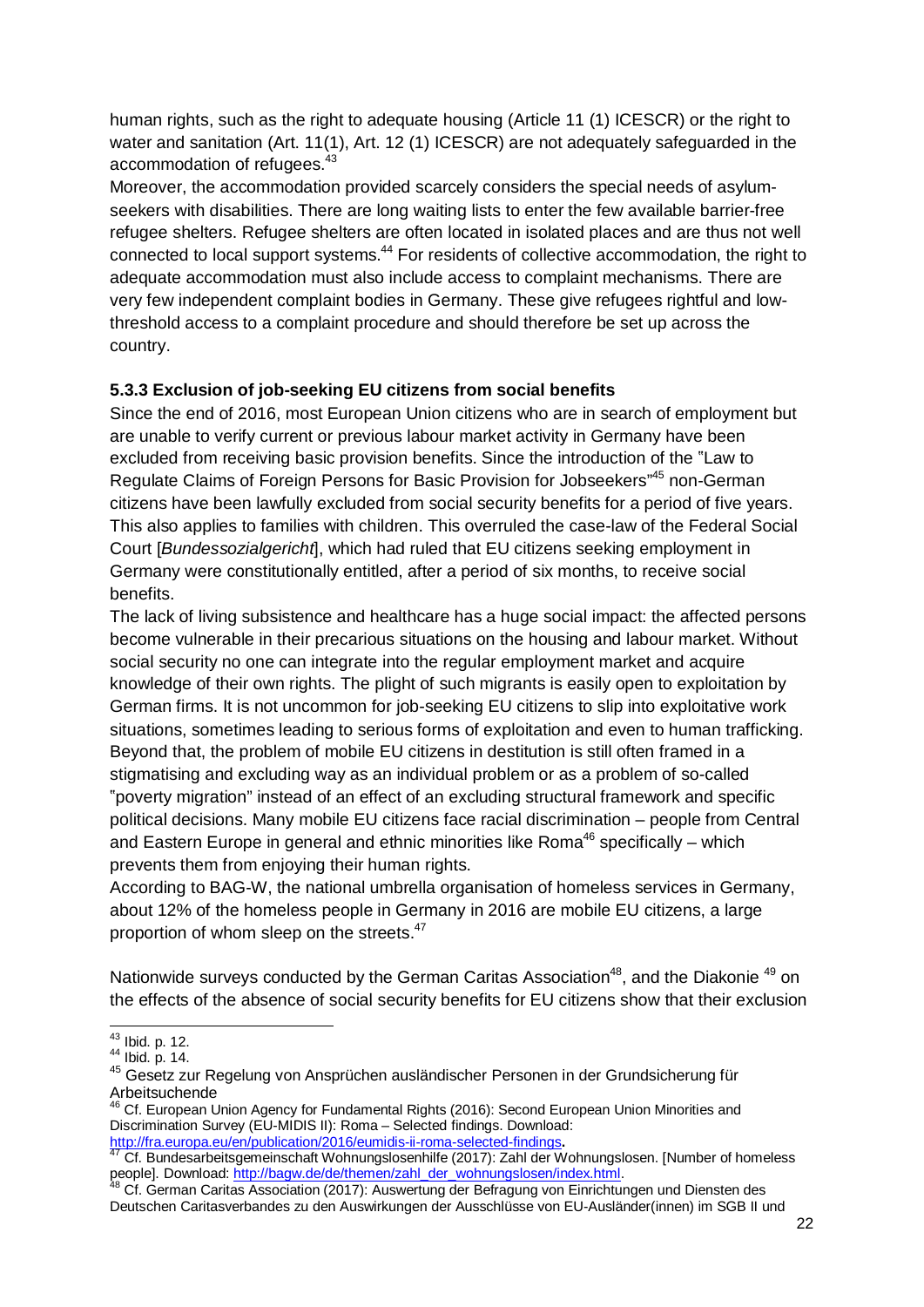from social security benefits has serious consequences, especially for children and young people. The advisory centres questioned by Diakonie indicated that, in many cases, children did not attend school due to precarious situations such as actual or impending homelessness or because their families could not afford to pay for public transport.

#### **Call for action:**

- · The discriminatory Act on Benefits for Asylum Applicants must be repealed. Social security benefits for asylum-seekers and those granted temporary stay of deportation should not be lower than those granted to German citizens. Cash benefits should take precedence over benefits in kind, thus allowing for actual individual needs to be met and, ultimately, for a more self-determined lifestyle.
- · Asylum-seekers should have equal access to work and training.
- · EU citizens living and seeking employment in Germany should have equal access to basic welfare provision.
- · The Federal Government should ensure that asylum-seekers' right to adequate housing is guaranteed in practice. The Government should aim to house people in their own homes. For residents of collective accommodation, the right to adequate accommodation must also include access to complaint mechanisms. Independent complaint bodies should be introduced nationwide.
- · Asylum seekers with special needs, for example with disabilities, should be able to move as quickly as possible into their own homes. Their special needs should be considered in the provision of accommodation and other support.

# **5.4 Right to housing: calculating the cost of accommodation**

In Germany, the right to housing is supposed to be assured through the twin pillars of social housing and the reimbursement of accommodation costs in *Grundsicherung*.

According to estimates by the national umbrella organisation of homeless services in Germany BAG-W, the number of homeless people in Germany has been steadily rising since 2009 and by 2016 had reached 860,000 people.<sup>50</sup> Tens of thousands more live in acute risk of losing their homes. There are still no nationwide statistics on homelessness. There is an acute shortage of affordable housing not only for those already without a home, but also for several other demographic groups: low-income households, especially single parents, large families, students, poor senior citizens, as well as refugees and immigrants.

In many metropolitan areas, nearly 50% of households meet the qualification criteria for entitlement to social housing. However, since 1990, the number of available social housing units has fallen by about 60%. As of 2016 there are approx. 1.2 million such subsidized apartments in Germany, but by 2020 170,000 of these will no longer be available for social

<sup>50</sup> Cf. Bundesarbeitsgemeinschaft Wohnungslosenhilfe (2017) [Federal working group on homelessness support]: Zahl der Wohnungslosen. [Number of homeless people]. Download:

http://bagw.de/de/themen/zahl\_der\_wohnungslosen/index.html.

SGB XII. [Evaluation of the survey of facilities and services of the German Caritas Association on the impact of the exclusions of EU citizens from entitlements under SCB II and SCB XII.]

<sup>&</sup>lt;sup>49</sup> Cf. Diakonie Deutschland (2016): Bundesweite Diakonie Umfrage zu den Auswirkungen von fehlenden Sozialleistungen für hilfebedürftige UnionsbürgerInnen und deren Auswirkungen insbesondere für Kinder und Jugendliche. [National Diakonie survey on the effects of exclusion from social security benefits for EU citizens in need and their implications in particular for children and young people].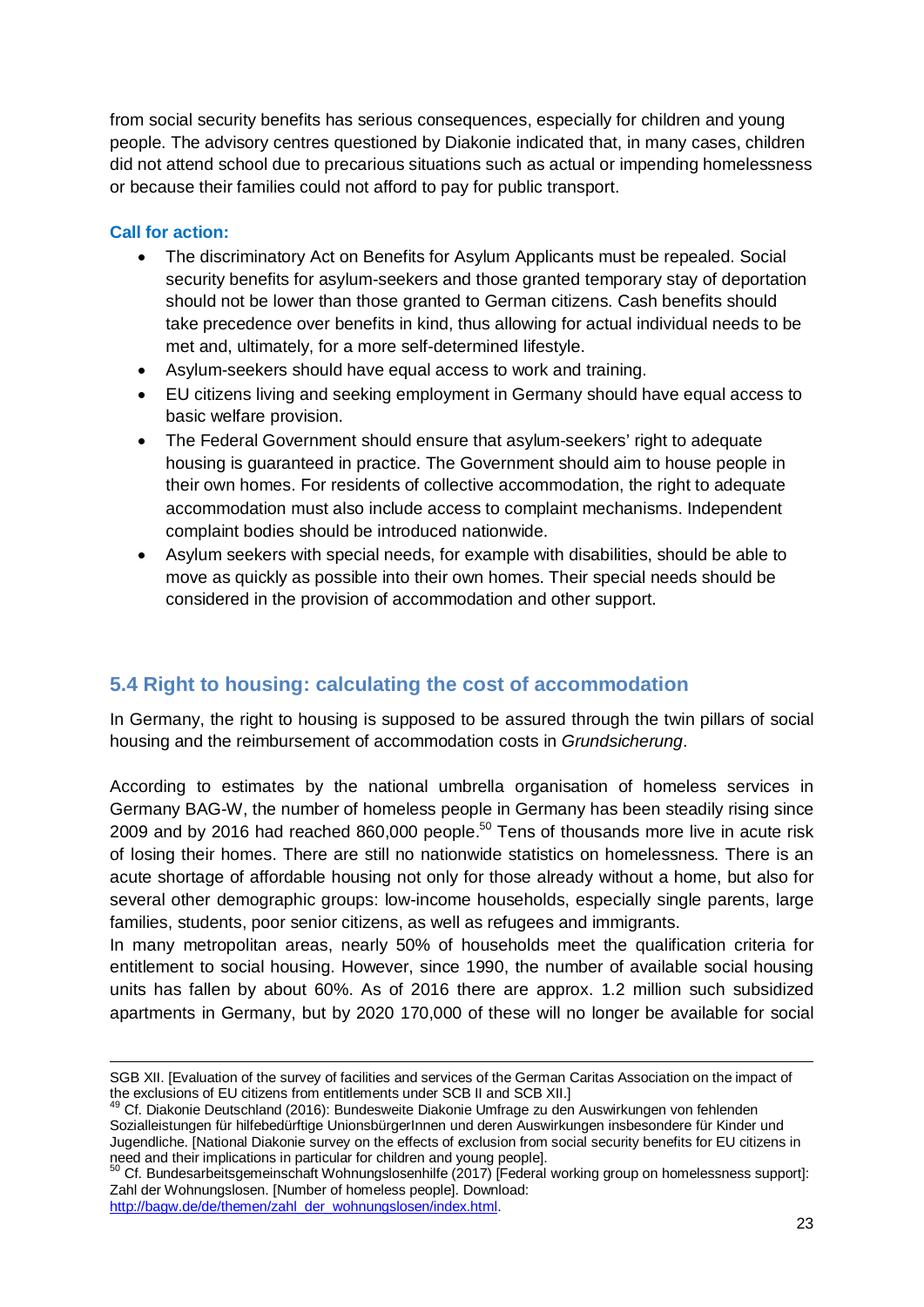housing purposes.<sup>51</sup> The German Anti Poverty Network estimates that an additional 400,000 new apartments are needed per year, of which at least 150,000 should be affordable or social housing.

In addition to the standard rate, persons receiving non-contributory basic welfare provision (*Grundsicherung*) are reimbursed for necessary and appropriate accommodation and heating costs (§ 22 SCB II, so-called costs of accommodation). However, many households are forced to pay towards the cost of accommodation from the standard benefit rate because they are unable to find cheap apartments. A benefit recipient living in an apartment whose rental costs lie above the so-called 'adequacy limit' is required by the state to reduce costs. According to recent surveys by the Federal Employment Agency, benefit recipients must make up a total shortfall of 600 million euros in additional rental costs which are not covered by the costs of the accommodation.<sup>52</sup> By applying a so-called *rational concept (Schlüssiges Konzept),* local administrations are charged with calculating an appropriate level of housing costs for *Grundsicherung* recipients within their municipality. This calculation is based on the benchmark of the lowest priced apartments. They do not compare this with the actual costs of available rental accommodation at any given time. They also do not consider the fact that many landlords are *per se* unwilling to rent to benefit recipients. Local authorities should be able to exercise considerable influence over the housing market and promote protected market segments. However, many municipalities, especially those with serious social problems, have sold off their social housing stock to reduce debt. Without adequate provision of social housing, the problem of providing accommodation for low-income households becomes insoluble.

A further problem is the reduction of the standard rate of social welfare to offset security deposits or co-op shares for rental accommodation. While the *Jobcenter* assumes the costs of moving to a new house for benefit recipients, following the move they are required to repay these costs in monthly installments equal to 10% of the standard rate. The German Anti Poverty Network calls for a change in welfare policy, allowing benefit recipients to repay deposits or co-op shares to the *Jobcenter* when their lease ends, without having these deducted from their benefit allowances.

The calculation of electricity costs within the standard benefit rate is also not accurate or reasonable. The various items of household expenditure by the comparison group are determined only every five years through the income and consumption survey. These, for example, do not consider electricity costs included in the rental agreement, as is typically the case in subleases. The annual adjustment index for standard benefit rates based on general wage and price trends also does not reflect changes in energy costs. Moreover, poorer households can rarely afford energy-saving devices. Supplementary payments for electricity and gas represent a frequent additional burden for benefit recipients.

In 2011, the Committee reiterated in its Concluding Observations (para. 25) "that the state party has not responded to its recommendation of 2001 to report on the extent and causes of homelessness in the State party and for programs and measures to address this problem".

 $\frac{51}{10}$  Cf. Bundesarbeitsgemeinschaft Wohnungslosenhilfe (2017) [Federal working group on homelessness support]: 860.000 Menschen in 2016 ohne Wohnung. [860,000 people in 2016 without a home.] Prognose: 1,2 Millionen Wohnungslose bis 2018. [Forecast: 1.2 million homeless by 2018.] Press release Download: http://www.bagw.de/media/doc/PRM\_2017\_11\_14\_Pressemappe.pdf.

 $52$  Cf. Federal Ministry of Labour and Social Affairs dated 28.02.2018, in response to a question from MP Katja Kipping. Download: http://www.katja-kipping.de/kontext/controllers/document.php/344.9/9/f696bf.pdf.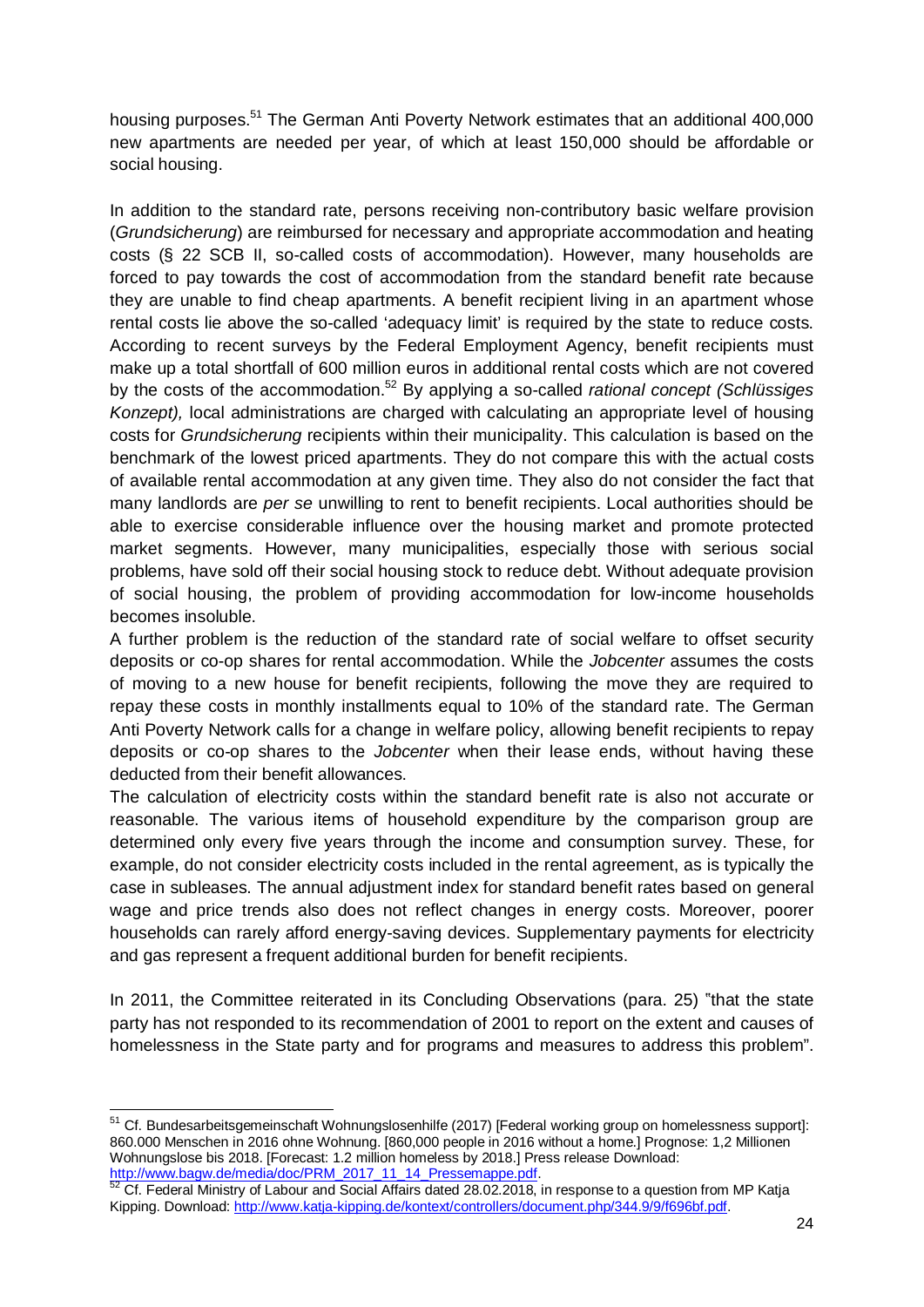The German Anti Poverty Network finds that nothing has been done since then to address this problem.

We note with great concern that the Committee, in No. 21 of its 2017 official List of Issues, raises various questions in relation to social housing, the extent of homelessness, and measures taken to tackle it. We believe, as a matter of basic principle, that measures taken to ensure housing provision for poor households and the implementation of adequacy criteria for the costs of housing in basic provision can only be undertaken in a context where financial support is offered to structurally disadvantaged municipalities and where social housing is partially funded from federal and state coffers.

#### **Call for action:**

- · Ongoing funding of social housing from the federal budget
- Permanent rather than fixed-term rental caps for subsidized housing<sup>53</sup>
- · Creation of a new non-profit housing sector
- · Public, social, or non-profit housing should receive priority consideration in all building developments on publicly owned lands
- · Introduction of a unified and binding statistical survey of housing shortage
- · Reform of rent controls (Mietpreisbremse)
- · Programmes to prevent homelessness
- · Protection and continuation of local development programmes

# **6. RIGHT TO HEALTH (ARTICLE 12)**

In accordance with article 12 of the ICESCR, the German Anti Poverty Network affirms that healthcare is a human right and must not be contingent on financial means or residency status. For this reason, those living on reduced incomes should be fully exempted from contributing to the costs of healthcare.

# **6.1 Concerns and recommendations of the Committee and the current situation**

In its 2011 recommendations (No.13), the Committee calls on the Federal Government to ensure that asylum-seekers receive equal treatment in terms of access to healthcare. This recommendation has not yet been implemented by the Federal Government. In particular, the legal duty imposed on medical professionals to report to the immigration authorities often prevents adequate provision of healthcare. Because undocumented persons run the risk of being reported to immigration authorities and ultimately deported if they seek medical aid, many choose not to do so. This immigration policy therefore acts as a *de facto* barrier to the right to health. Furthermore, healthcare provision for EU citizens has dramatically deteriorated since the change in the law on their rights to welfare benefits in 2016 $^{54}$ .

<sup>&</sup>lt;sup>53</sup> Translator's note: In Germany, rents in new residential buildings for which the developers availed of state subsidies or tax breaks are capped at affordable rates for a specified period of time, e.g. 15 years. In this case, the German Anti Poverty Network is calling for such caps to be made permanent.

<sup>54</sup> See also Section 5.3.3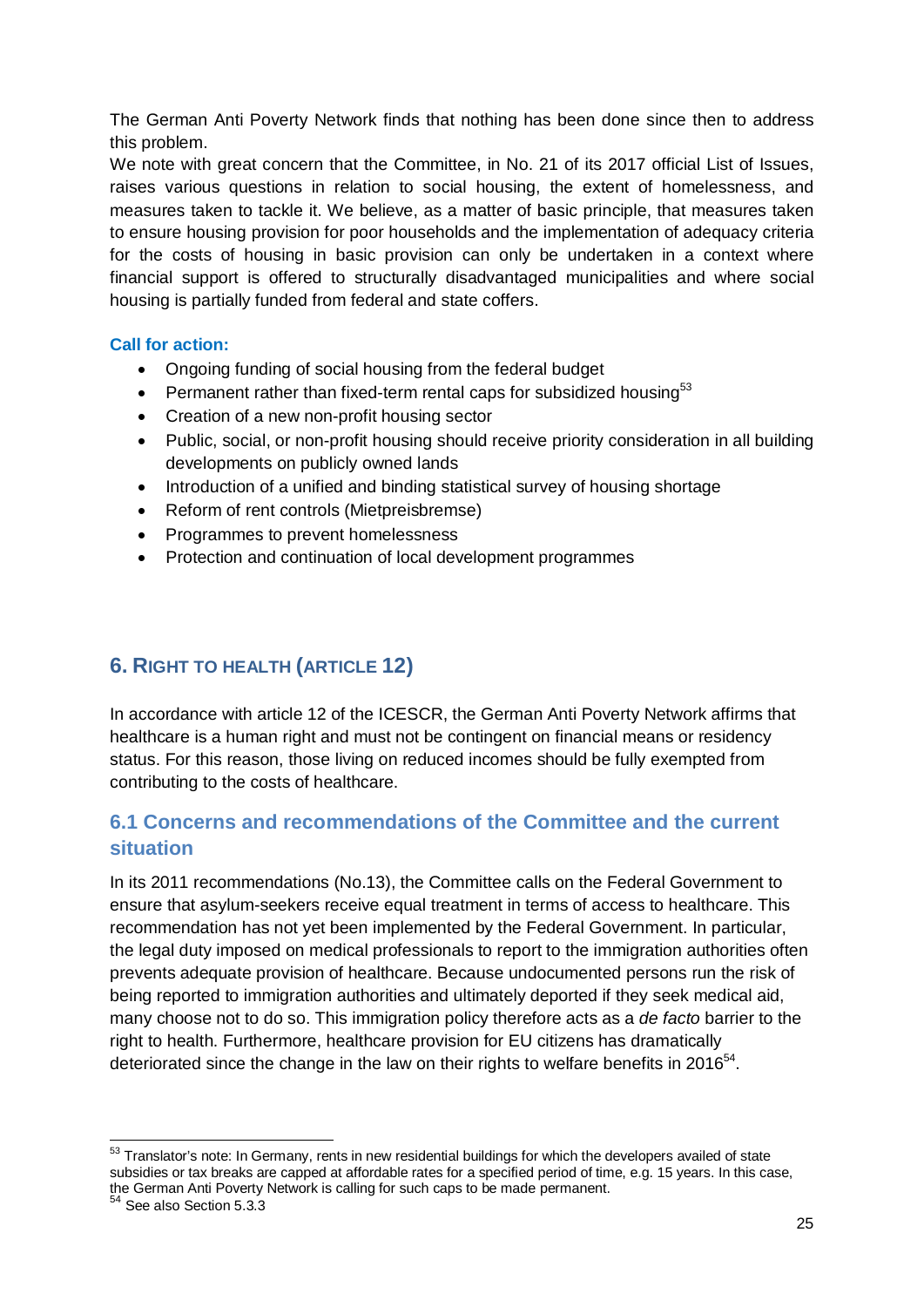The Federal Government does not address this problem adequately in its State Party Report. Instead, it states: "The statutory health insurance system in which the majority of people are insured guarantees comprehensive social protection in the event of illness" (p. 29). However, the protection provided by statutory health insurance does not apply to all people living in Germany. Two groups whose right to health has been systematically restricted are EU citizens without social security entitlements and asylum-seekers.

## **6.2 Exclusion of EU citizens from entitlement to social security benefits**

#### **6.2.1 Explanation of the German context**

In 2016, there were more than 4 million people from other EU countries living in Germany. The three largest groups are from Poland (783,085), Italy (611,450) and Romania (533,660).<sup>55</sup> The "Law to Regulate Claims of Foreign Persons for Basic Provision for jobseekers" (of December 22, 2016) excludes EU citizens living in Germany who are unable to verify current or previous labour market activity in Germany or who have no other right of residence according to the Free Movement of Persons Act (FreizügG/EU) from receiving certain social security benefits. In this case, there is no obligation to provide statutory health insurance coverage to such persons. As a result, their access to healthcare and even emergency care is restricted, unless they can demonstrate that they have health insurance coverage in their country of origin.

#### **6.2.2 Description of the problem**

There are no official statistics on access to healthcare among immigrants from EU countries. However, statements and case studies by welfare organisations and NGOs reveal serious gaps in healthcare provision for this group of people.<sup>56</sup> In particular, those who come to Germany from Eastern Europe under the EU's free movement of labour provisions do not always find permanent regular employment in which they contribute to social security. If they lose their job, this often leads to great material distress and even loss of housing and homelessness. For example, a study conducted in Berlin showed that 46% of patients availing of medical care for the homeless originally came from other EU countries.<sup>57</sup>

#### **Call for action:**

krank.de/assets/gesundheitsbericht\_zahn-medizinische-versorgung-wohnungsloser-menschen\_web.pdf.

<sup>&</sup>lt;sup>55</sup> Cf. Statistisches Bundesamt: Ausländische Bevölkerung nach ausgewählten Staatsangehörigkeiten. [Foreign population by selected nationalities.] Download:

https://www.destatis.de/DE/ZahlenFakten/GesellschaftStaat/Bevoelkerung/MigrationIntegration/AuslaendischeBe volkerung/Tabellen/StaatsangehoerigkeitJahre.html

<sup>&</sup>lt;sup>56</sup> Cf. Deutscher Caritasverband (2017): Europäische Union. Freizügigkeit der Unionsbürger/innen - Zugang zu Transferleistungen. [The European Union. Free movement of EU citizens and access to social security benefits.] Download: https://www.caritas.de/cms/contents/caritas.de/medien/dokumente/dcv-

zentrale/migration/auslaenderrecht/europaeisches-zuwand/europaeische-union-f/eu-arbeitshilfe\_standjuli\_2017.pdf?d=a&f=pdf; cf. Diakonie Deutschland (2016): Stellungnahme zum Entwurf eines Gesetzes zur Regelung von Ansprüchen ausländischer Personen in der Grundsicherung für Arbeitsuchende nach dem Zweiten Buch Sozialgesetzbuch und in der Sozialhilfe nach dem Zwölften Buch Sozialgesetzbuch BT-Drs. [Statement on draft legislation to regulate the entitlements of foreign persons to basic provision for jobseekers in accordance with Book II of the German social code and to social security in accordance with the Book XII of the social code.] BT-Drs. [published by the German Federal Parliament] 18/10211. Download: http://www.strengmannkuhn.de/fileadmin/media/MdB/strengmann-

kuhn\_de/Positionspapiere\_Autorenpapiere/Diakonie\_StN\_GE\_EU\_Buerger\_SCB\_II\_Ausschluss\_SVAH.pdf; cf. Der Paritätische (2017): Arbeitshilfe: Ansprüche auf Leistungen der Existenzsicherung für Unionsbürger/-innen. [Guidelines: EU citizens' entitlements to benefits to secure basic subsistence.] Download: https://ggua.de/fileadmin/downloads/tabellen\_und\_uebersichten/arbeitshilfe2017.pdf.

<sup>&</sup>lt;sup>57</sup> Cf. Caritasverband für das Erzbistum Berlin et al. (2018): Gesundheitsbericht zur Lage der medizinischen und zahnmedizinischen Versorgung obdachloser Menschen 2016. [2016 report on the provision of medical and dental care to homeless persons. Download: http://www.obdachlosigkeit-macht-